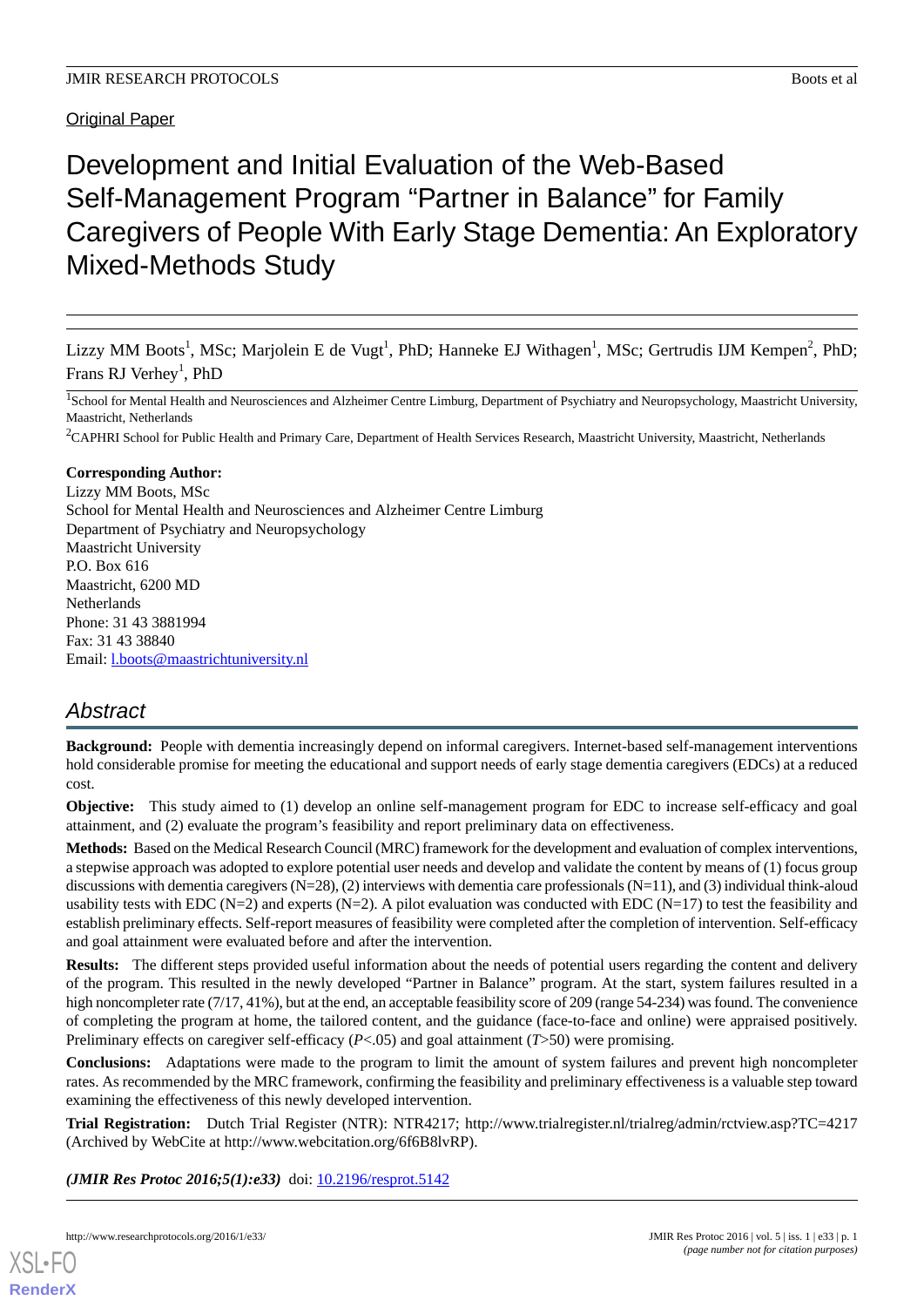#### **KEYWORDS**

carers; dementia; focus groups; Internet; psychosocial support systems

### *Introduction*

Chronic illness and decreased well-being are expected to become global public health challenges [[1\]](#page-10-0), with dementia being one of the most common disorders in elderly individuals [\[2](#page-10-1)]. With less formal health care available and more people in need of care, the caring role has now shifted to the informal caregivers at home [[3\]](#page-10-2). However, caregivers of people with dementia are at an increased risk of burden, stress, and have a fourfold risk of becoming depressed compared with noncaregivers [\[4](#page-10-3),[5\]](#page-10-4). As such, this transition of friend/family member into the caring role increases the need for effective caregiver interventions to improve their mood and quality of life.

Although recent face-to-face caregiver interventions appeared to be promising [\[6](#page-10-5),[7\]](#page-10-6), the increasing gap between care supply and demand calls for alternative and cheaper methods for providing education and support to informal caregivers [\[3](#page-10-2),[8\]](#page-10-7). Internet interventions may help caregivers cope with the challenges of caring for a person with dementia [\[9](#page-10-8)]. A recent literature review [[10](#page-10-9)] showed that the currently available Internet interventions for caregivers of people with dementia have promising effects on their confidence and burden, given that they included multiple components and were tailored to the individual participant (caregiver). In addition, Internet-delivered caregiver support may prevent accessibility problems for informal caregivers who are isolated or have difficulties accessing traditional health care services [\[11](#page-10-10),[12\]](#page-11-0).

<span id="page-1-0"></span>At present, remote support for dementia caregivers is increasing, and new Internet interventions are being developed [\[13](#page-11-1)-[19\]](#page-11-2). These programs are, however, mainly focused on dealing with

**Figure 1.** Iterative development process informed by MRC framework.

dementia-related problems (eg, neuropsychiatric symptoms) that occur at an advanced stage of the caregiver career; by contrast, early stage interventions can prepare caregivers for their future tasks at a stage where stress and burden are relatively low [[20\]](#page-11-3). Early intervention and support for caregivers have proven to be effective in reducing strain, increasing caregiver confidence, and delaying institutionalization of the person with dementia [\[21](#page-11-4)[-23](#page-11-5)]. Moreover, early therapeutic interventions may help caregivers identify their needs based on their individual situation and facilitate the adaptation process [[24\]](#page-11-6). The Stress and Coping paradigm by Lazarus and Folkman [\[25](#page-11-7)] and the Social Learning theory by Bandura [\[26](#page-11-8)] propose that taking charge of the changes in one's life increases self-efficacy, and can therefore reduce caregiver stress and its impact on general well-being [\[27\]](#page-11-9). Following these theories, an early stage support program for caregivers should focus at positively managing life with dementia rather than managing the dementia itself [[28\]](#page-11-10). Self-management programs suit the caring role transition and have previously been used to support informal caregivers of several chronic diseases with promising results [[12,](#page-11-0)[29,](#page-11-11)[30\]](#page-11-12).

#### **Iterative Development Process**

This study describes the development of an online self-management program for early stage dementia caregivers (EDC) to improve self-efficacy and goal attainment. We closely followed the iterative process of the new Medical Research Council (MRC) Framework for the development of complex interventions [[31\]](#page-11-13). The first 2 steps in the intervention development are described elsewhere [\[10](#page-10-9)[,24](#page-11-6)]. The current paper describes the next 4 steps ([Figure 1\)](#page-1-0) spread over a 2-year period (2012-2014). These steps are described in the following sections.

| <b>Former Steps</b>                                                           | <b>Step 1</b>                      | Step 2                                                                              | Step 3                                                      | Step 4                                                      |
|-------------------------------------------------------------------------------|------------------------------------|-------------------------------------------------------------------------------------|-------------------------------------------------------------|-------------------------------------------------------------|
| 1. Literature<br>review<br>Explore<br>2.<br>early-stage<br>caregiver<br>needs | Explore<br>potential user<br>views | Develop and<br>validate the<br>content and<br>structure of<br>the online<br>program | Test the<br>feasibility and<br>preliminary<br>effectiveness | Adapt the<br>program<br>based on<br>feasibility<br>findings |

## *Methods and Results*

#### **Step 1: Explore Potential User Views: Focus Groups**

#### *Methods*

[XSL](http://www.w3.org/Style/XSL)•FO **[RenderX](http://www.renderx.com/)**

In-depth exploratory focus group interviews were conducted to explore EDC's views on the content and format of an early stage intervention (see Ref [[24\]](#page-11-6) for detailed methodology). A

http://www.researchprotocols.org/2016/1/e33/ JMIR Res Protoc 2016 | vol. 5 | iss. 1 | e33 | p. 2

context-mapping approach [[32\]](#page-11-14) was used: a booklet examining personal Internet and computer use and a collage displaying chosen themes based on significance during the early stages. Available themes were preselected based on existing interventions, early stage dementia care literature [\[21](#page-11-4),[33\]](#page-11-15), and expert knowledge. Blank cards were also provided. The most often selected and highest appraised themes were compiled. Focus group interviews were transcribed verbatim and analyzed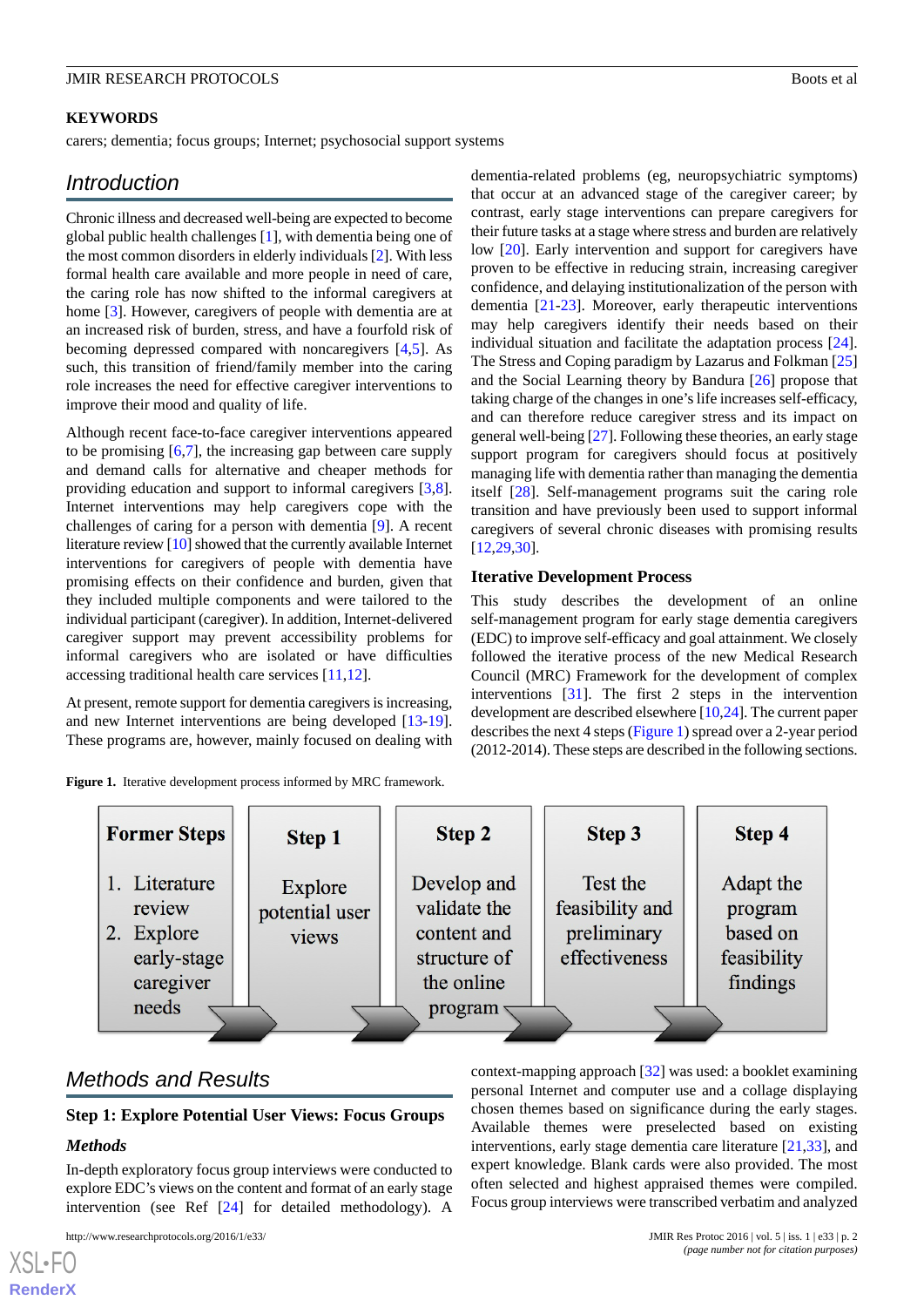independently based on deductive content analysis by 2 of the study authors (LMMB and MEdV). Topics that were mentioned frequently and explicitly served as the basis for categorization. Categories were merged into common themes in a consensus meeting (LMMB and MEdV).

#### *Results*

Participant characteristics (N=28) are presented in [Table 1.](#page-2-0) The booklet on computer use was completed by 18 participants. Reasons for noncompletion were (1) overlooking the booklet  $(N=7)$  and (2) not understanding its value  $(N=3)$ . Participants used the computer for multiple purposes, for example, finding information (15/18, 83%), email (14/18, 78%), financial transactions (14/18, 78%), writing (14/18, 78%), viewing photos (9/18, 50%), playing games (8/18, 44%), (video) chatting with family members (3/18, 17%), and shopping (2/18, 11%). However, 3 participants did not use a computer and were not inclined to do so in the near future.

<span id="page-2-0"></span>During the focus groups, the majority of the participants considered Internet interventions as efficient due to the high

level of accessibility, especially when feeling pressed for time or being bound to one's home. Receiving answers to urgent queries was also considered very positive.

*The advantages are no travelling time and the possibility to search what I want to know when it is convenient for me.* [P9]

*I would like to be able to extract the information that is important for me at that particular moment, because we're all so different. When you're in need of an answer, a personal response would be great.* [P13]

Blended care (face-to-face care combined with online modules) was preferred over online care only, due to the personal contact with a professional.

*People experience emotions, while a computer is just an object. Seeing the person you are talking to is really important. Once you know each other, email or telephone is fine for information exchange.* [P5]

Table 1. Background characteristics of the caregivers (N=28) and the care recipients (N=25).

| Characteristics                     |                                  | $n$ (%) or mean |  |
|-------------------------------------|----------------------------------|-----------------|--|
| Age, years                          |                                  | 63.6            |  |
| Gender                              |                                  |                 |  |
|                                     | Men                              | 7(25)           |  |
|                                     | Women                            | 21(75)          |  |
| Relationship to the care recipient  |                                  |                 |  |
|                                     | Spouse                           | 22 (79)         |  |
|                                     | Child                            | 2(7)            |  |
|                                     | Child-in-law                     | 2(7)            |  |
|                                     | Sibling                          | 1(4)            |  |
|                                     | Friend                           | 1(4)            |  |
| Living together with care recipient |                                  |                 |  |
|                                     | Yes                              | 21(75)          |  |
|                                     | $\rm No$                         | 7(25)           |  |
| Care recipient diagnosis            |                                  |                 |  |
|                                     | Mild cognitive impairment        | 8(32)           |  |
|                                     | Alzheimer's disease (AD)         | 11(44)          |  |
|                                     | Vascular dementia                | 3(12)           |  |
|                                     | Parkinson                        | 1(4)            |  |
|                                     | Dementia not otherwise specified | 2(8)            |  |
| Care recipient years of diagnosis   |                                  |                 |  |
|                                     | $0.5\,$                          | 5(20)           |  |
|                                     | $1 - 3$                          | 9(36)           |  |
|                                     | $4 - 6$                          | 10(40)          |  |
|                                     | $7 - 10$                         | 1(4)            |  |

All participants (N=28) completed the collage of themes during the interviews. Participants stressed the importance of an

intervention tailored to the stage of the disease and the individual caregiver's situation, with less focus on coping with dementia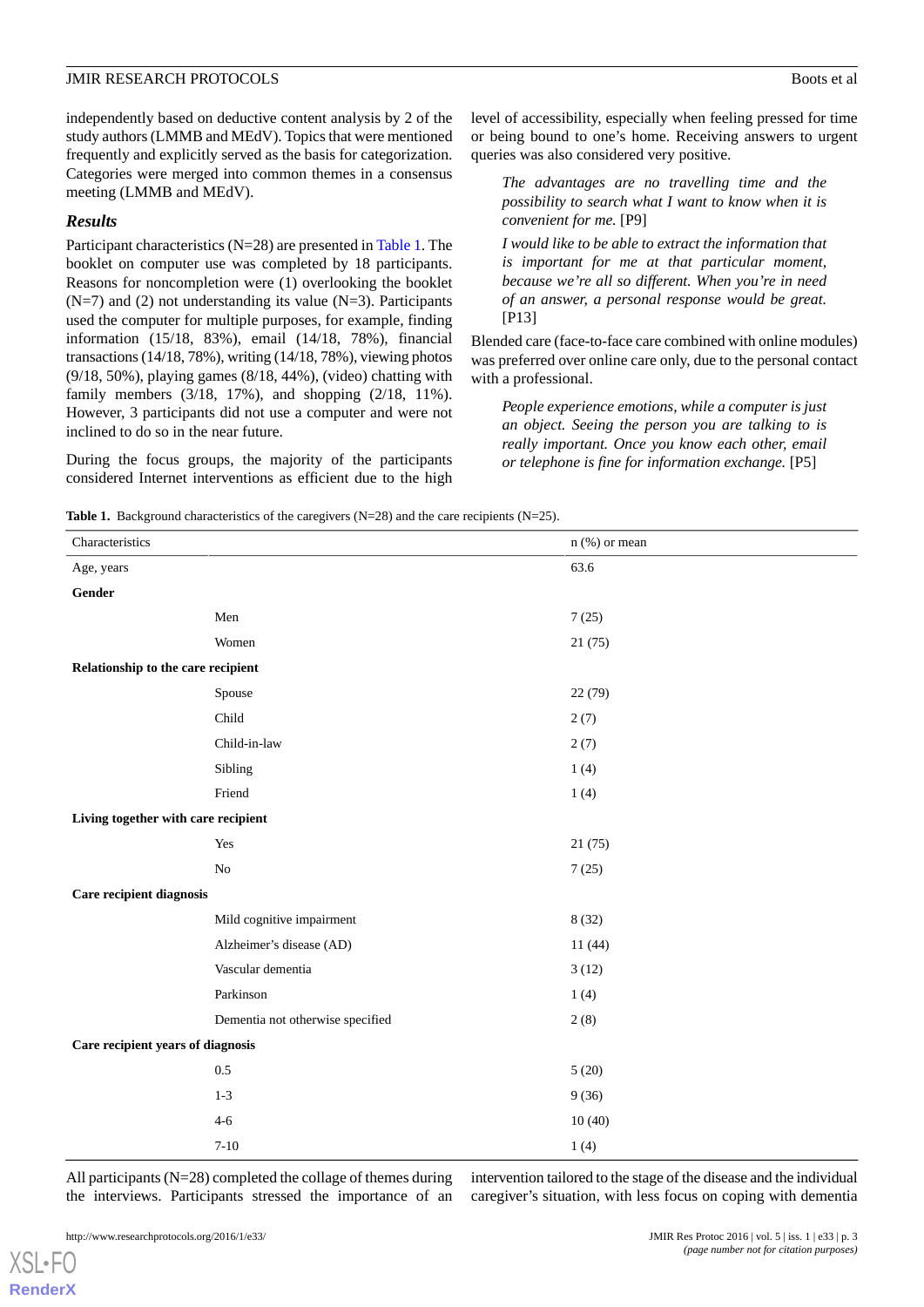and negative stigmatizing information about the future. Learning how to stay healthy by positively managing one's life and learning to accept the changes were considered important, and so is the significance of information provided by other

caregivers. A more flexible choice of themes, based on personal needs and areas of interest, was considered desirable. The themes most often mentioned and highest appraised are listed in [Table 2](#page-3-0).

<span id="page-3-0"></span>

|  | <b>Table 2.</b> Themes most often selected and highest appraised by family caregivers $(N=28)$ . |  |  |  |  |  |  |  |
|--|--------------------------------------------------------------------------------------------------|--|--|--|--|--|--|--|
|--|--------------------------------------------------------------------------------------------------|--|--|--|--|--|--|--|

| Themes                           | Selected | Appraised most important |
|----------------------------------|----------|--------------------------|
|                                  | $n$ (%)  | $n$ (%)                  |
| Practical tips                   | 27(96)   | 14(50)                   |
| Role and relationship changes    | 22(79)   | 5(18)                    |
| Information about the disease    | 21(75)   | 12(43)                   |
| Balance in activities            | 19(68)   | 2(7)                     |
| Focus on the positive            | 19(68)   | 5(18)                    |
| Communication                    | 18(64)   | 5(18)                    |
| Acceptance                       | 16(57)   | 9(32)                    |
| Insecurities and worrying        | 12(43)   | 3(11)                    |
| Social relationships and support | 12(43)   | 1(4)                     |
| Emotions and tension             | 10(36)   | 1(4)                     |

### **Step 2: Develop and Validate Program Content and Structure**

#### *Consulting Dementia Care Experts*

#### **Methods**

Individual in-depth interviews were conducted to explore dementia care experts' views on EDC Internet support. Experts from different institutions and regions within the Netherlands were recruited via email. Inclusion criteria were (1) professional caregiver in the Dutch dementia care field, (2) daily interaction with people with dementia (PwD) and their caregivers, and (3) ample experience in supporting EDC. The number of participants  $(N=11)$  was determined by data saturation. The redundancy of themes emerged from interviews [[34\]](#page-11-16). Professional backgrounds of the experts were psychiatrists  $(N=1)$ , clinical neuropsychologists  $(N=3)$ , registered health psychologists (N=4), occupational therapists (N=1), social psychiatric nurses  $(N=1)$ , and nurse practitioners  $(N=1)$ , with an average of 13.64 (SD 7.43) years of professional experience. A semistructured interview guide was developed by authors LMMB and MEdV, which was validated by author FRJV. Topics included EDC needs, relevance and feasibility of EDC support, and themes for an EDC intervention. Brief summaries of the key points were made throughout the interview to obtain

participant verification [[35\]](#page-11-17). All interviews were audiotaped. The content of the verbatim transcriptions of the interviews was analyzed by summarizing common themes based on deductive content analysis.

#### **Results**

The experts emphasized that caregiver support needs to be tailored to the dementia stage. Concerns were raised about providing early support in the absence of later-stage problems, when caregivers are not in need of help yet and could possibly reject early stage support. Experts considered education on the disease and its course as most important. Other important themes involved accepting the disease, coping with relationship changes, stress, role management, and rumination. The importance of interaction between PwD, caregivers, and environment was also stressed. Correcting or accepting care recipients' mistakes and notifying social network can be primary stressors in daily interaction. Too much negative information not fitting the early stages, for example, behavioral problems, care homes, and end-of-life decisions, could lead to adverse reactions and should be avoided in EDC support.

Combining the themes chosen by the experts and the caregivers resulted in 9 separate themes [\(Table 3](#page-4-0)). The theme "practical tips" was incorporated in the module structure to provide tips thematically.

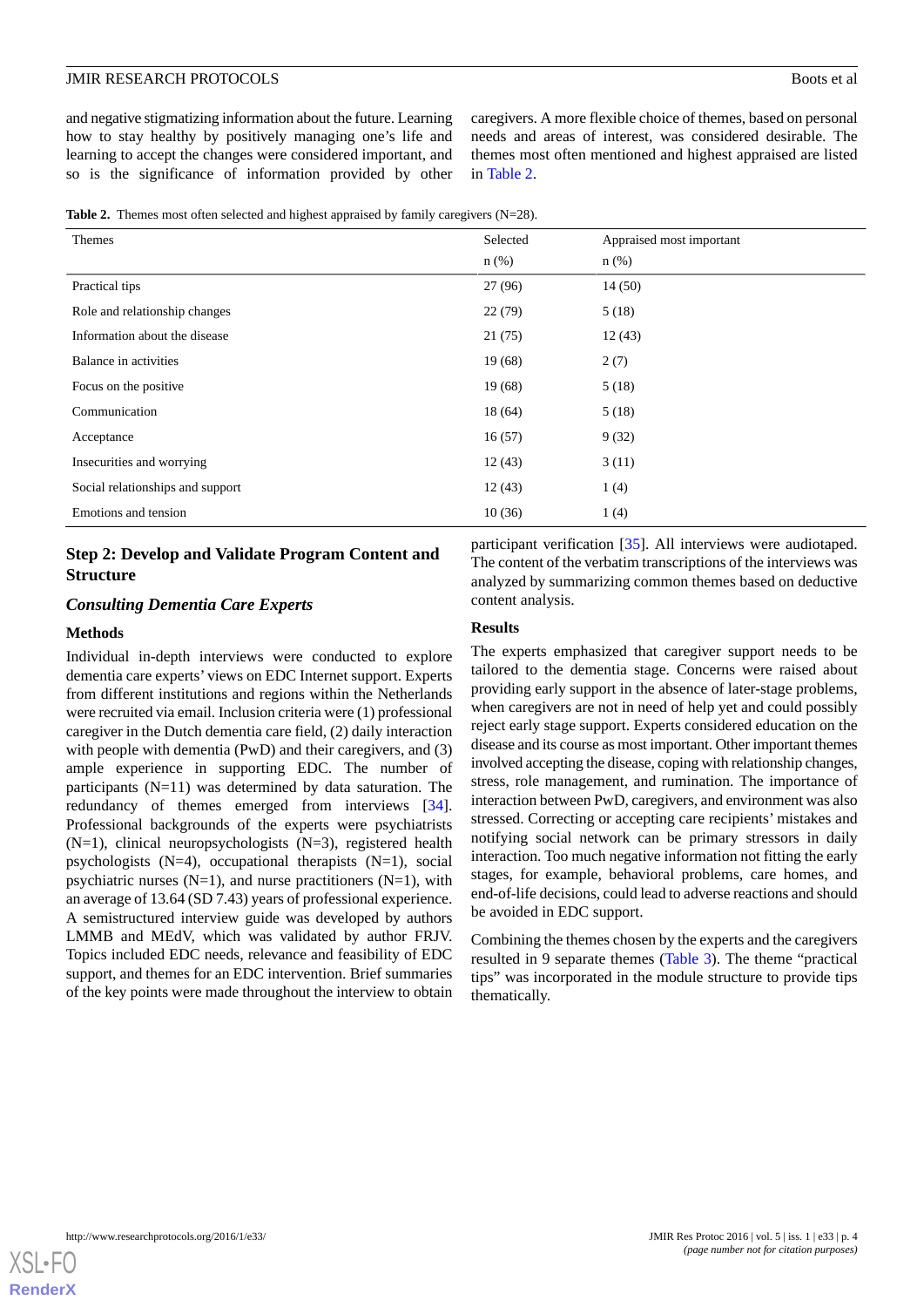<span id="page-4-0"></span>**Table 3.** Modules of "Partner in Balance" and their key points.

| Module                               | Key points                                                 |
|--------------------------------------|------------------------------------------------------------|
| Acceptance                           | Identify changeable and unchangeable situations            |
|                                      | Adapt expectations and learn to let go                     |
| Balance in activities                | Change in daily and pleasant activities                    |
|                                      | Identify personal carrying capacity and burden             |
| Communication with family member and | Communication changes due to memory problems               |
| environment                          | Effective communication with adaptations                   |
| Coping with stress                   | Relationship between stress and health problems            |
|                                      | Identify and cope with stress in daily life                |
| Focusing on the positive             | Identify activities and situations that are still possible |
|                                      | Find alternatives and accept adaptations                   |
| Insecurities and rumination          | Recognize rumination signals and control thoughts          |
|                                      | Prevent looking ahead; live in the moment                  |
| Self-understanding                   | Self-evaluation in caregiver encounters                    |
|                                      | Personal strengths and areas of improvement                |
| The changing family member           | The changing memory and behavior                           |
|                                      | Influence of memory decline on daily life together         |
| Social relations and support         | Value and maintenance of social relations                  |
|                                      | Types of support                                           |

**Results**

### *Content Proposal: Existing Evidence and Conceptual Frameworks on Self-Care*

#### **Methods**

Intervention content was proposed by authors LMMB and MEdV based on a literature review [\[10](#page-10-9)], EDC needs [[24\]](#page-11-6), identified themes in Step 1, and conceptual frameworks on self-management. The Stress and Coping paradigm [\[25](#page-11-7)] served as the theoretical basis for the content of the modules. According to this model, stress is experienced when a person perceives that the demands (caring for a person with dementia) exceed their personal and social resources. Caregivers' responses to their stress situation might be mediated by their understanding of the situation and their beliefs about their ability to cope. The latter fits Bandura's [\[26](#page-11-8)] concept of self-efficacy (belief in one's capabilities). Consistent with this theory, models of dementia management emphasize the need to maintain self-worth and control [[28\]](#page-11-10). An intervention aimed at increasing self-efficacy should not only educate the caregiver, but should also foster self-management by combining education with problem-solving skills, and work toward a change in behavior [\[36](#page-12-0)].

#### The proposed self-management intervention program "Partner in Balance" (PiB) encourages caregivers to actively manage their lives and identify solutions for their specific needs [[37\]](#page-12-1). Increasing knowledge, identifying and setting goals, and learning skills to achieve these previously set goals served as the basis for the intervention program. Module content was focused on role management (eg, balancing activities in daily life) and emotional management (eg, dealing with fear and insecurity about the future) [[38\]](#page-12-2). Formulating, planning, and executing personal goals can be learned using a proactive 5-step change plan ([Textbox 1\)](#page-4-1) often used in self-management [[38\]](#page-12-2), which was integrated into each module. By formulating and planning a personal change plan, caregivers learn to anticipate on stressful situations and gain confidence in their ability to take care of the situation and themselves [[38\]](#page-12-2). Because caregivers greatly varied in their needs, personal goals, and interest, a flexible choice of modules was used. Successful elements that were identified in the literature review [[10\]](#page-10-9), including tailored caregiving strategies

and contact with a coach and/or other caregivers, were included

in the program content likewise.

<span id="page-4-1"></span>Textbox 1. The five self-management steps applied in each module

| Step 1: Recognize areas that you wish to change or to maintain |  |  |
|----------------------------------------------------------------|--|--|
|                                                                |  |  |

Step 2: Recognize additional conditions and barriers

Step 3: Generate alternative strategies for the problem(s)

Step 4: Write down your final plan SMART (*s*pecific, *m*easurable, *a*ttainable, *r*ealistic, and *t*imely)

Step 5: Evaluate when you will be satisfied with your progress

**[RenderX](http://www.renderx.com/)**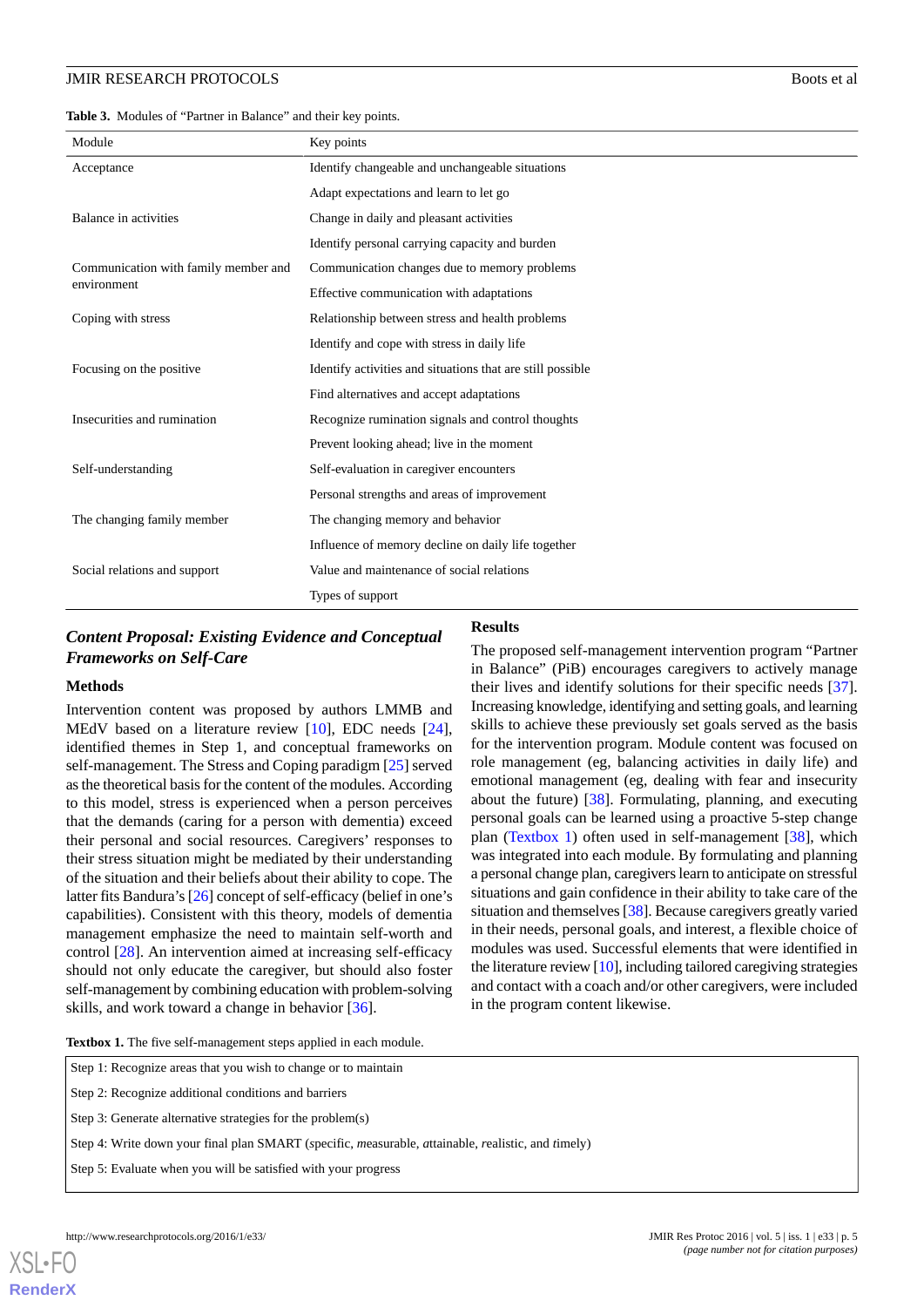#### *Validating Proposed Program Content*

#### **Methods**

Dementia care experts  $(N=4)$  not involved in the initial interviews were asked to read the material and provide comments with respect to language, tone, amount of information, and significance and propriety of the content. They worked as clinical neuropsychologist (N=1), registered health psychologist  $(N=1)$ , occupational therapist  $(N=1)$ , and social psychiatric nurse  $(N=1)$ , with an average of 9.75 (SD 2.22) years of professional experience.

#### **Results**

The experts provided comments concerning the content of each module. Stigmatizing, complex, or unclear language was reported and alternatives were provided. The textual content of the program was adapted accordingly.

#### **Step 3: Testing the Feasibility and Preliminary Effectiveness**

#### *Think-Aloud Usability Testing*

#### **Methods**

A Web-based fully operational program was developed based on the senior-friendly website checklist [[39\]](#page-12-3). Initial usability flaws were tested with the "think-aloud" method [\[40](#page-12-4)]. Potential users were asked to think aloud while using the system, allowing the researchers to understand the reasons behind their usage behavior. Participants (N=4) were randomly selected from the focus group interviews  $(N=2)$  and the expert interviews  $(N=2)$ . All aspects of the senior-friendly website guidelines were checked (eg, font size, contrast, menus and navigation, button style and size, phrasing, illustrations and videos, and Web assistance) and additional comments on user-friendliness were explored in-depth. The interviews were audiotaped and the verbatim transcripts were combined with field notes made by author LMMB on experienced difficulties during the walk-through. A coding scheme based on the interview protocol was used [[40\]](#page-12-4).

#### **Results**

All participants (N=4) commented on the layout, font size, contrast, tone, and navigation. The website layout was considered professional and attractive, although a uniform composition of all pages was proposed to foster cohesion. Alterable font sizes and increased contrast with the background color were suggested. Vignettes of caregivers were considered useful, but addressing people with their given name instead of their family name was considered more appealing. The tips from other caregivers were perceived as crucial. It was suggested to conclude every module with these tips to increase layout uniformity.

#### *Piloting Feasibility*

#### **Methods**

 $XS$  $\cdot$ FC **[RenderX](http://www.renderx.com/)**

An uncontrolled pre-post-intervention pilot study with EDC was conducted to establish feasibility, as this is recommended before moving on to a larger scale effect study [\[31](#page-11-13),[41\]](#page-12-5). The Medical Ethics Committee of the Maastricht University Medical Centre approved this study (No NL44475.068.13, Dutch Trial registration number NTR4217). Caregivers were included in the study if they (1) were spousal caregivers of people with mild cognitive impairment [\[42](#page-12-6)] or mild dementia of all subtypes [\[43](#page-12-7)], and (2) had access to the Internet. Exclusion criteria were (1) insufficient cognitive abilities to engage in the online self-management program, (2) overburdening, (3) severe health problems (determined by the study staff), or (4) caring for PwD caused by human immunodeficiency virus, acquired brain impairment, Down syndrome, Huntington's chorea, or alcohol abuse. Participants were recruited at memory clinics and ambulatory mental health clinics. Based on comparable feasibility studies, we aimed to include 10 participants [\[44](#page-12-8),[45\]](#page-12-9). Of those contacted, 17 of 43 caregivers (40%) were willing to participate and signed the informed consent form.

Feasibility was evaluated face-to-face at the caregiver's home by a semistructured interview developed for this study—the Program Participation Questionnaire (PPQ). The PPQ was based on measurement scales for perceived usefulness and ease of use and overall acceptance of information technology [[46,](#page-12-10)[47](#page-12-11)] and included 30 items on usability, clarity, comfort with, and acceptability of the format on a 7-point Likert scale ranging from 1 (strongly disagree) to 7 (strongly agree). For the individual PPQ items, see [Multimedia Appendix 1](#page-10-11). Mean scores were calculated with descriptive statistics. Because there were no external criteria to properly define feasibility [\[48](#page-12-12)], we followed the conventional strategy of using the median score of the questionnaire as a cutoff. This approach was previously adopted in a Delphi study as evidence of agreement of intervention feasibility [[49\]](#page-12-13). Based on the PPQ scale (range 54-234, median 144), scores of 145 or higher were considered "acceptable feasibility." Mean item scores (range 1-7) will be used to make decisions on positively and negatively appraised aspects of the program. Mean item scores of 5 (slightly agree) or higher will be considered positive, mean item score below 4 (slightly disagree or lower) will need further revisions. Participants were asked to elaborate their scores. Comments were audio recorded and transcribed verbatim. Meaningful data units based on the PPQ items were identified and derived independently from the qualitative data by authors LMMB and HEJW with deductive content analysis. Furthermore, the actual accessed data use of the program (number of log-ins and features used) was compared with self-reported data.

#### **Results**

The study population consisted of 17 participants, of whom 10 completed the postintervention assessment. Participants who did not complete the postintervention assessment were replaced to meet the sample size suggested by previous studies [\[44](#page-12-8),[45\]](#page-12-9). The main reasons for not completing the program and the postintervention assessment were difficulties with the online aspect of the program  $(N=4)$ , private circumstances  $(N=2)$ , and disagreements with the care recipient (N=1). Completer and noncompleter characteristics are listed in [Table 4.](#page-6-0)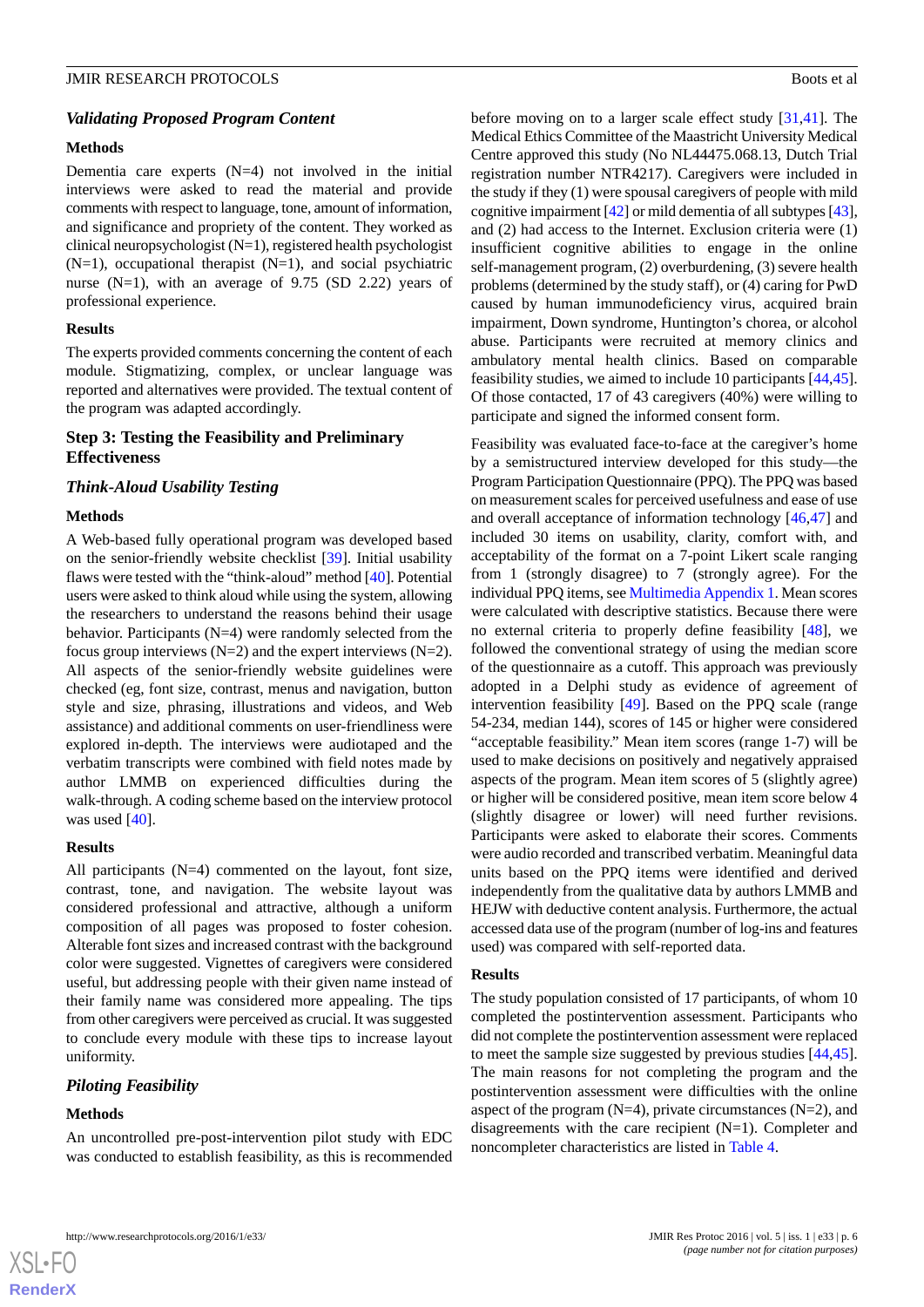<span id="page-6-0"></span>**Table 4.** Participant characteristics for completers and noncompleters of the intervention.

| Characteristics                                                   |                           | Completers    | Noncompleters |
|-------------------------------------------------------------------|---------------------------|---------------|---------------|
|                                                                   |                           | $(N=10)$      | $(N=7)$       |
| Age caregiver, mean (SD)                                          |                           | 68.10 (6.54)  | 67.43(5.65)   |
| Age care recipient (people with dementia<br>$[PWD]$ , mean $(SD)$ |                           | 69.90 (4.33)  | 71.57 (8.46)  |
| Hours care per week, mean (SD)                                    |                           | 44.20 (56.85) | 76.43 (71.98) |
| Gender, N (%)                                                     |                           |               |               |
|                                                                   | Male                      | 7(70)         | 2(29)         |
|                                                                   | Female                    | 3(30)         | 5(71)         |
| Education, $N$ $(\frac{9}{6})$                                    |                           |               |               |
|                                                                   | High school               | 1(10)         | 3(43)         |
|                                                                   | College                   | 7(70)         | 4(57)         |
|                                                                   | Graduate school           | 2(20)         | 0(0)          |
| PwD diagnosis, $N$ (%)                                            |                           |               |               |
|                                                                   | Mild cognitive impairment | 7(70)         | 5(72)         |
|                                                                   | Alzheimer's disease       | 3(30)         | 1(14)         |
|                                                                   | Vascular dementia         | 0(0)          | 1(14)         |

<sup>a</sup>Noncompleter rate=41.2%.

The PPQ showed a good internal consistency (alpha=.89) and had a mean sum score of 209 (SD 22.14). Given the threshold of 145 or higher, this score indicated an acceptable feasibility. Mean item scores above 5 (slightly agree or higher) were found for convenience of completing the program at home (5.9, SD 1.8), clarity of the website (6.0, SD 1.2), module structure (6.1, SD 0.6) and content (6.6, SD 0.5), privacy (6.6, SD 1.3), tailored assignments (6.1, SD 1.3), guidance by the coach (6.6, SD 0.5), and general contentment (6.4, SD 0.9). A mean item score below 4 (slightly disagree or lower) was found for usefulness of the

discussion forum (2.8, SD 2.7). [Table 5](#page-7-0) shows the positive, negative, and neutral themes derived from the additional comments. Self-report usage data were comparable to tracked usage data: 106.41 (SD 96.15) minutes spent per module, including scoping the website (4.5 minutes, SD 4.13), completing the assignments and change plan (79.14 minutes, SD 77.16), contacting the personal coach (15.31 minutes, SD 16.96), and visiting the discussion forum (7.46 minutes, SD 7.09), spread out over 2.38 (SD 1.38) weeks.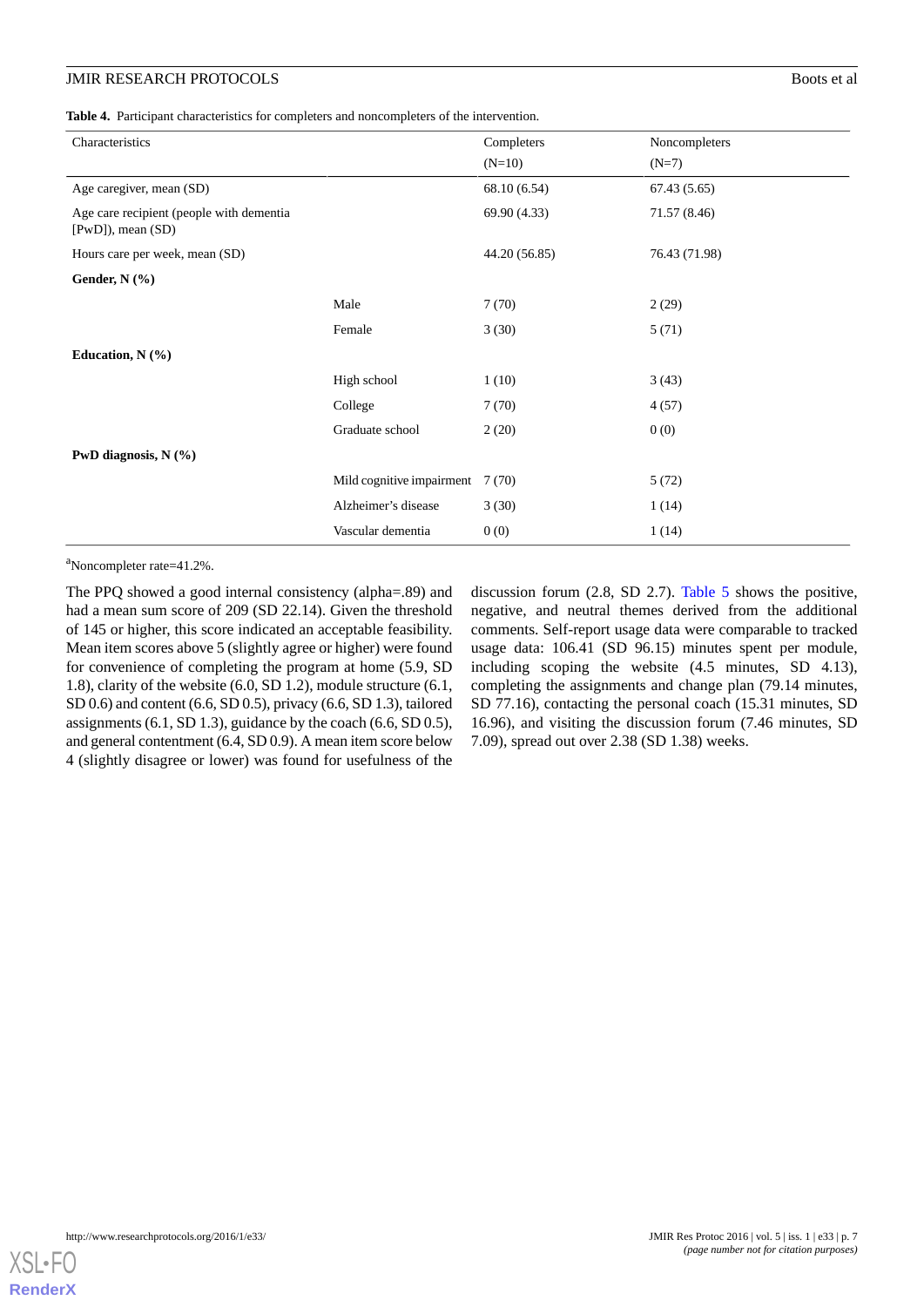<span id="page-7-0"></span>**Table 5.** Positive, negative and neutral evaluation of different features of Partner in Balance (N=10).

| Feature                      | Positive                                                | Negative                                                      | Neutral                                        | Quotes <sup>a</sup>                                                                                |  |  |
|------------------------------|---------------------------------------------------------|---------------------------------------------------------------|------------------------------------------------|----------------------------------------------------------------------------------------------------|--|--|
| Online                       | At home                                                 | Writing personal situ-                                        |                                                | I thought it was useful to have the ability to do it                                               |  |  |
|                              | Work in own time                                        | ations feels more con-<br>fronting than verbaliz-<br>ing them |                                                | at my own convenience and only when I was in<br>the mood for it. [P10]                             |  |  |
| Website                      | Quick response during<br>problems                       | Technical problems:<br>login and communica-                   |                                                | It was pleasant that the information was presented<br>in parts. [P8]                               |  |  |
|                              | Fragmented informa-<br>tion                             | tion                                                          |                                                |                                                                                                    |  |  |
| Personal coach               | Indispensable support                                   | Goal setting during                                           | Help of coach during goal                      | It is important that you have someone you can                                                      |  |  |
|                              | Feedback boosts self-<br>confidence and motiva-<br>tion | intake difficult                                              | setting necessary, not able<br>to do it alone. | rely on during the program. It stimulates you even<br>more and you know you are not alone. [P8]    |  |  |
| Video clips                  | Relatable examples                                      | Not applicable to ev-                                         | Background of caregivers<br>unclear            | I could not identify with the video clips because                                                  |  |  |
|                              | Personal aspect                                         | ery individual                                                |                                                | it was not clear who was talking and I cannot re-<br>late to the addressed problems just yet. [P3] |  |  |
|                              |                                                         | Confronting                                                   |                                                |                                                                                                    |  |  |
| Discussion forum             |                                                         | Too difficult to use                                          | Coaches could feed the fo-                     | I am not going to write something out of the blue                                                  |  |  |
|                              |                                                         | Purpose unclear                                               | rum, ask questions or outline<br>situations    | on a discussion forum. You might say the wrong<br>things, even if you have good intentions. [P2]   |  |  |
|                              |                                                         | Difficult to start con-<br>versation                          |                                                |                                                                                                    |  |  |
|                              |                                                         | No nonverbal commu-<br>nication                               |                                                |                                                                                                    |  |  |
| Change plan                  | Useful                                                  | Felt like an obligation                                       | Difficult to set personal                      | The self-management assignment teaches you a                                                       |  |  |
|                              | Increases awareness                                     | goals                                                         |                                                | lesson. How are you going to solve these things?<br>$[{\rm P10}]$                                  |  |  |
| Application in<br>daily life | Communication tips                                      |                                                               | Already apply tips in daily<br>life            | The coach provided me with very good tips that<br>I applied in daily life. [P12]                   |  |  |
| General content-             | Boosts confidence                                       | No focus on practical                                         |                                                | On moments that you are feeling insecure, this                                                     |  |  |
| ment                         | Recommend to other<br>caregivers                        | decisions possibly<br>faced in the future                     |                                                | program gives you some kind of confirmation. It<br>makes you doubt yourself less. [P10]            |  |  |

<sup>a</sup>P (number): participants number in the feasibility study.

#### *Piloting Preliminary Effects*

#### **Methods**

Preliminary understanding of the effectiveness of the program was based on the baseline and postintervention assessment 8 weeks later, completed at the participant's own convenience in an uncontrolled pilot study. At participant's request, paper questionnaires were used. The Caregiver Self-Efficacy Scale (CSES) was used to measure domain-specific caregiver self-efficacy [\[50](#page-12-14)]. The subscales include 4 items on service use and 6 items on care management, with scores ranging from 1 (not at all certain) to 10 (very certain). We found a good internal consistency for both service use (alpha=.73) and care management (alpha=.87). Paired samples *t* tests were conducted to evaluate pre-post-intervention changes. The goal attainment scaling (GAS) [\[51](#page-12-15)] method was used to rate treatment-related change and to compare relative success of previously set personal goals. Baseline scores were set at −2. Postintervention scores can range from  $-2$  (much lower than expected) to  $+2$ (much better than expected), with a score of 0 meaning goal attained. Raw scores were transformed into an individual mean GAS score (*T* score) to determine goal attainment with a

[XSL](http://www.w3.org/Style/XSL)•FO **[RenderX](http://www.renderx.com/)**

potential weight assigned to the goal(s) [[52\]](#page-12-16). *T* scores of 50 or more (SD 10) indicate effective goal achievement.

#### **Results**

Postintervention, participants  $(N=10)$  had significantly higher scores on both the CSES care management subscale (mean 41.1, standard error [SE]=2.5;  $t_9$ =−2.5,  $P$ =.03) and service use subscale (mean 32.6, SE=1.7;  $t_9 = -3.5$ ,  $P = .01$ ) compared with preintervention scores (mean 36.1 and SE=3.2, and mean 23.2, SE=3.4, respectively), although effect sizes were small (*d*=0.14 and 0.41, respectively).

In this study, 8 program completers set 13 goals in total; 2 program completers were not able to set goals due to personal difficulties verbalizing the desired change. Two goals (of 2 participants with multiple goals) could not be scored after the intervention, because the goals changed during the course of the study. In total, 8 goals were attained (2 attained, 5 higher than expected, and 1 much higher than expected), and 3 goals were unattained (1 much lower than expected and 1 lower than expected). The mean *T* score at baseline (set at the −2 level) was 27.8 (SD 3.04). The mean achieved *T* score after the intervention was 53.7 (SD 12.03). [Table 6](#page-8-0) shows the number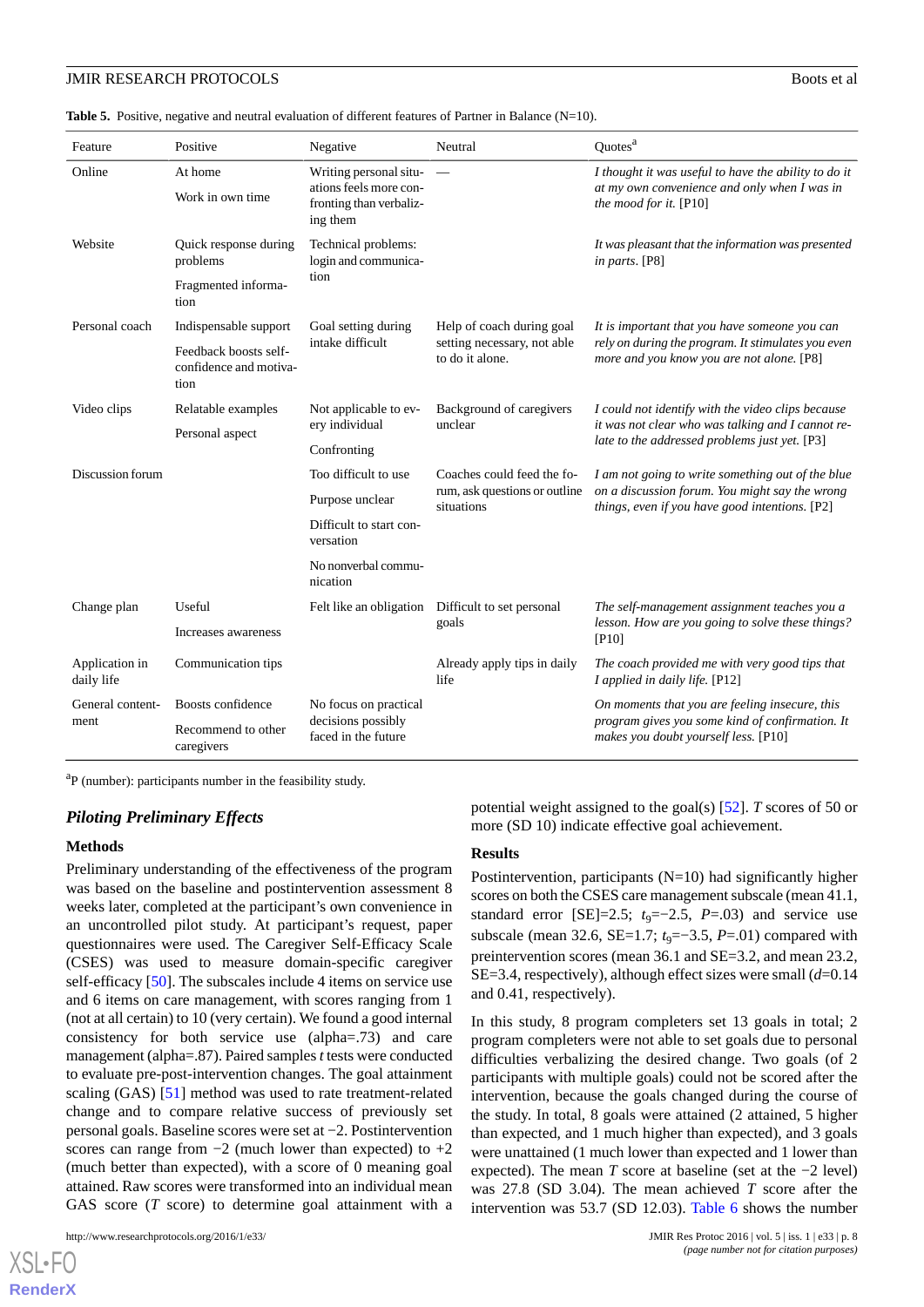of goals for each domain, with most goals set on communication with the care recipient  $(N=7)$ , followed by maintaining positive

activities together  $(N=2)$ , obtaining social support  $(N=2)$ , and planning time alone (N=2).

<span id="page-8-0"></span>

|  |  |  |  | Table 6. Number of set goals and attainment scores $(N=8)$ . |  |  |
|--|--|--|--|--------------------------------------------------------------|--|--|
|--|--|--|--|--------------------------------------------------------------|--|--|

| Number of goals                     | Scores       |             |  |  |  |
|-------------------------------------|--------------|-------------|--|--|--|
|                                     | Mean $(SD)$  | Range       |  |  |  |
| Number of set goals per participant | 1.6(1.06)    | $1.0 - 4.0$ |  |  |  |
| GAS <sup>a</sup> score at baseline  | 27.8(3.04)   | 22.6-30.0   |  |  |  |
| GAS <sup>a</sup> score achieved     | 53.7 (12.03) | 30.0-70.0   |  |  |  |

<sup>a</sup>GAS: goal attainment scaling

#### **Step 4: Adapting the Program—Final Intervention**

Following the iterative development process, the program was adapted according to the results obtained in the feasibility study. The discussion forum was expanded with regular posts from personal coaches with practical tips, literature, and events related to EDC. The role and background of the person in the video clips was clarified. In addition, the content of often-mentioned early stage situations and problems [[24\]](#page-11-6) was expanded and later-stage problems were made less prominent in the video clips. Furthermore, technical issues with logging in and communicating with the personal coach were resolved with the team of Web experts.

#### *Final Intervention*

PiB consists of three elements, namely, (1) face-to-face intake session with a personal coach, (2) online period guided by the personal coach (psychologist or psychiatric nurse with ample experience with dementia caregivers), and (3) face-to-face evaluation session with the personal coach.

#### **Intake Session**

In the intake session participants are introduced to the website and the self-management concept of the program. The coach and participant set personal goals using a motivational interviewing technique frequently used to identify change objectives and enhance intrinsic motivation [[53\]](#page-12-17). Based on the discussed areas for improvement, participants select 4 of the 9 modules that were previously identified by experts and caregivers. Participants are provided with personal login codes to access their selected modules and edit their personal information. After the online period, participants will discuss their personal goals and their ability to cope with future difficulties in the evaluation session.

#### **Online Period**

During the online period of the intervention, participants follow the chosen modules during an 8-week period. The website consists of (1) a home page with a short description of the goal of the program, personal login option, contact information of the researcher, and the institutional affiliation (Maastricht University); (2) a personal page with a link to the chosen modules and a mailbox for exchanging emails with the personal coach; and (3) an online forum to interact with other caregivers, moderated by the researcher and personal coaches.

Every module has a fixed design of the following 4 components: (1) video clip of fellow family caregivers, (2) education, (3) self-reflection assignment, and (4) the 5-step change plan, guided by the personal coach who will provide individualized online feedback after completion of each module and offers assistance when needed. For every module, 2 weeks are reserved as a starting point. However, participants are allowed to complete the modules at their own pace as informed by the self-management approach [[38\]](#page-12-2). The first week of a module addresses Components 1-4. Participants can send their assignment and the 5-step plan to their coach. The second week of every module is reserved for feedback from the coach, after which participants can adjust their 5-step plan if necessary.

#### **Personal Coach**

The personal coach is an experienced dementia care professional (psychologist or psychiatric nurse). Coaches will receive a 1-day training in self-management techniques and online help before the start of the intervention. They will receive experienced supervision from an experienced professional in psychology and self-management during the course of the intervention period to ensure quality and alignment of the feedback of the coaches according to self-management principle. Coaches are asked to support participants in choosing modules that fit their personal situation, help participants identify feasible goals, offer techniques to achieve goals, and provide participants with general constructive feedback on their assignments. Using a personal login code, coaches will be matched with the participants assigned to them. The CONSORT EHEALTH checklist is presented as [Multimedia Appendix 2.](#page-10-12)

### *Discussion*

In this paper, the iterative development process of the Web-based self-management program PiB for EDC was presented. Use of the MRC framework enabled us to develop an intervention based on existing research, theoretical frameworks, and user and professional input. Including potential users during the design process enabled us to gain unique insights into usage behavior and challenges to adapt the technology to the needs of the target audience. A similar design has been successfully used in previous studies [[54-](#page-12-18)[56\]](#page-12-19).

During the exploration phase, caregivers greatly varied in their need for information. Previous self-management studies confirm that personal caregiver needs should be used as a starting point

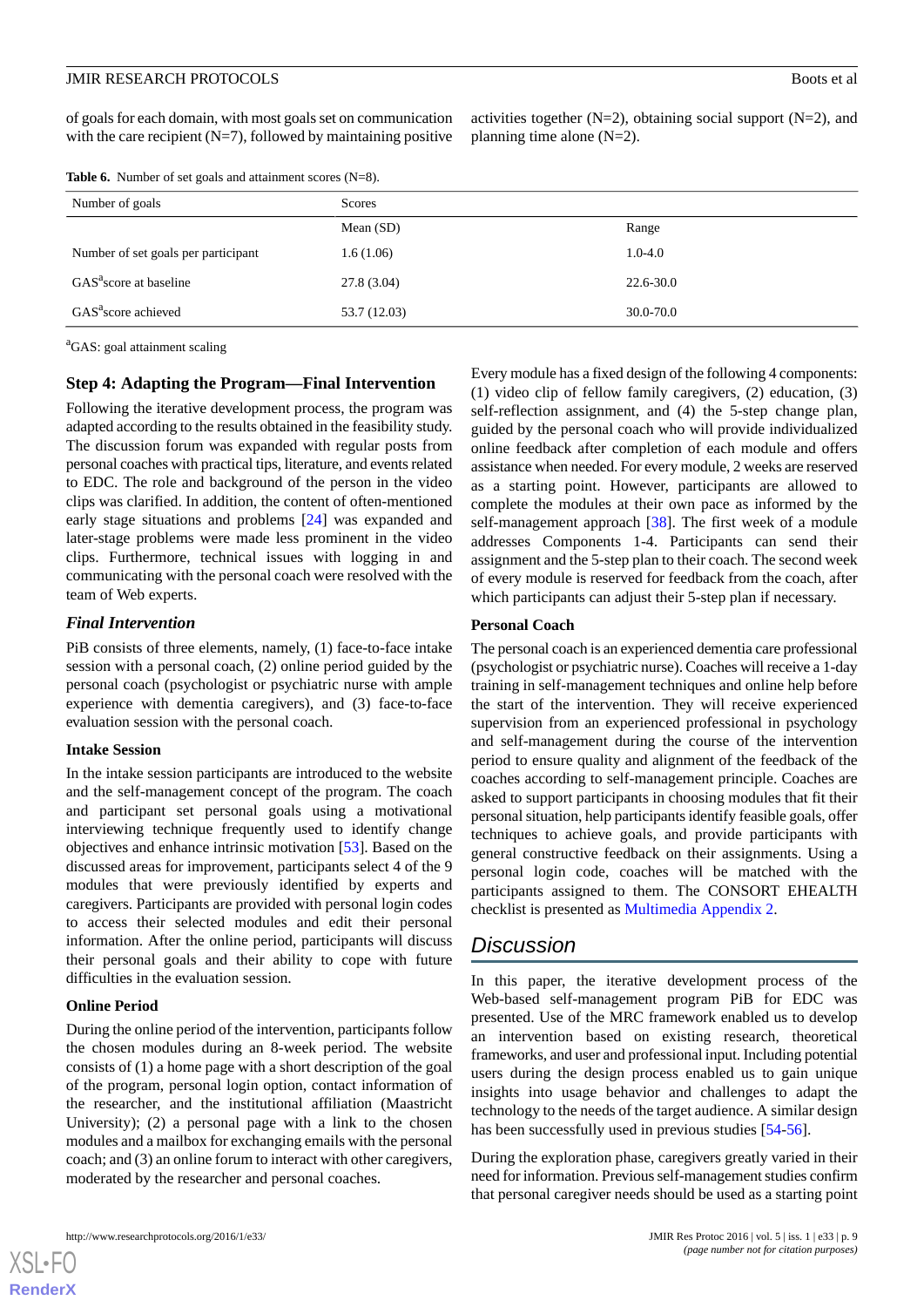[[57\]](#page-12-20). Blended care was preferred over online care only, due to the personal contact with a professional. Previous studies support the value of this format as participants highly appreciated the connection with their coach or therapist [\[58](#page-12-21)] and felt more motivated to complete Web-based interventions [[59\]](#page-12-22). By contrast, adding face-to-face contacts increases the costs of the online program and reducing the number of face-to-face contacts might harm treatment outcomes when online components are not used [\[60](#page-13-0),[61\]](#page-13-1). However, blending online modules with regular face-to-face therapy can increase the adherence and effectiveness of the treatment. Scientific validation of blended care interventions is warranted for the development and adaptation of future treatments [\[60](#page-13-0)] and can provide important support for the use of blended care interventions rather than online therapy only. The former can be more easily implemented by health services, therapists, and clients than online therapy, as they can be integrated into existing treatment and care settings [[62\]](#page-13-2).

Our results showed acceptable rates of satisfaction with PiB. Caregivers greatly appreciated the use of online resources due to the convenience of completing the program from their homes, which is in line with previous studies on Web-based caregiver interventions [\[46](#page-12-10),[63](#page-13-3)[-65](#page-13-4)]. Furthermore, PiB supported the participants in the process of caregiving and boosted their self-confidence, probably due to the combination of support, self-management, and a tailored approach [[66,](#page-13-5)[67](#page-13-6)]. However, the noncompleter rate was high due to initial technical difficulties, which were resolved later on in the study. Unfamiliarity with using the website also caused difficulties among the older age group, resulting in a relatively young sample. A recent study confirmed that younger dementia caregivers were more likely to use the Internet for health-related purposes [[68\]](#page-13-7). However, other research showed that homebound older adults with limited computer skills who receive computer training at the start of an intervention can participate without difficulties [[69\]](#page-13-8). In addition, including more potential users in the thinking-aloud procedure could be helpful [[40\]](#page-12-4).

The discussion forum was negatively reviewed and hardly used, due to the unclear purpose, the anonymity of participants, and the high threshold for starting a conversation. However, other studies suggest that forums can serve as a valuable addition to share experiences and support [\[39](#page-12-3)[,45](#page-12-9)[,70](#page-13-9)]. Adding new tips or developments for caregivers could increase the use of a forum because the aspect of reading posts was already considered useful [[70\]](#page-13-9). Furthermore, participants reported struggles with goal setting. This could be due to the relatively lower objective burden of EDC, compared with caregivers of people in the later stages of the disease. EDC might experience more subjective burden, which is more difficult to translate into specific needs. Problems with accepting and adapting to their new role may also have hindered goal setting [[24\]](#page-11-6). Therefore, goal setting for EDC should focus on the enhancement of positive overall experiences and facilitation of the personal adaptation process, rather than exclusively aiming for change. This approach may help to reduce or prevent negative consequences of caregiving (eg, overburdening) at a later stage [\[24](#page-11-6)].

Preliminary effects on caregiver self-efficacy and goal attainment were small, yet positive. This finding is in line with

```
http://www.researchprotocols.org/2016/1/e33/ JMIR Res Protoc 2016 | vol. 5 | iss. 1 | e33 | p. 10
```
[XSL](http://www.w3.org/Style/XSL)•FO **[RenderX](http://www.renderx.com/)** Bandura's theory on self-efficacy, which states that caregivers' objective understanding of the situation and belief in one's capabilities (ie, the self-efficacy level) can increase if provided with the right tools [[26\]](#page-11-8). Furthermore, this finding is congruent with previous research on online support for dementia caregivers [[21,](#page-11-4)[71,](#page-13-10)[72\]](#page-13-11).

The program in this study was evaluated in a homogenous group of primary caregivers (eg, spousal caregivers), with specific attention for the spousal relationship. However, the themes may apply to a broader target group, as demonstrated by previous studies [\[13](#page-11-1)-[19\]](#page-11-2). PiB could potentially be suitable for other primary carers, which should be further investigated in the upcoming effect study using a larger sample.

#### **Limitations**

The small sample size, the lack of a control condition, and a possible sampling bias based on caregivers with access to the Internet make it difficult to generalize the results. However, previous studies adopting a development and feasibility approach have used similar methodology and sample sizes [[15,](#page-11-18)[73\]](#page-13-12), fitting the purpose of formative research [\[31](#page-11-13)]. In addition, users and experts were closely involved in the development of the intervention, and the content and adaptations relied on in-depth participant and expert feedback. Future research should consider inclusion of caregivers in the proposed content validation, to ensure potential user feedback in every step of the development. Furthermore, drawing conclusions from the adopted median cutoff score, which is an arbitrary value, may not be justified. However, in this study, the overall feasibility score was not leading. Mean item scores were used to make program improvements.

This study used paper questionnaires. Although seniors' use of the Internet is expected to increase over time [[74\]](#page-13-13), dementia caregivers seem to be less active in health-related Internet use compared with the population at large [\[68](#page-13-7)]. The high noncompleter rate resulted in missing post-test data from the noncompleters as these were collected after the last module. However, reasons for noncompletion and characteristics of noncompleters were provided, giving insight into their possible motives. Future effectiveness studies should include noncompleter data after the treatment and at follow-up and consider using Web-based questionnaires, with the advantages of low costs, no missing data or data entry errors, and time flexibility [[75\]](#page-13-14).

#### **Conclusion**

Our tailored intervention approach appeared to be feasible for informal EDC and provided them with important support when dealing with the difficulties of caregiving. Feasibility results were used to improve the intervention. Confirmation of the feasibility and preliminary effectiveness is a valuable step toward examining the effectiveness of this intervention, as recommended by the MRC framework [[31\]](#page-11-13). The PiB course is currently (November 2015) available for caregivers who are interested in participating in the effectiveness study. At the course website (Partner in Balans) they can express their interest by emailing the researcher, after which they will receive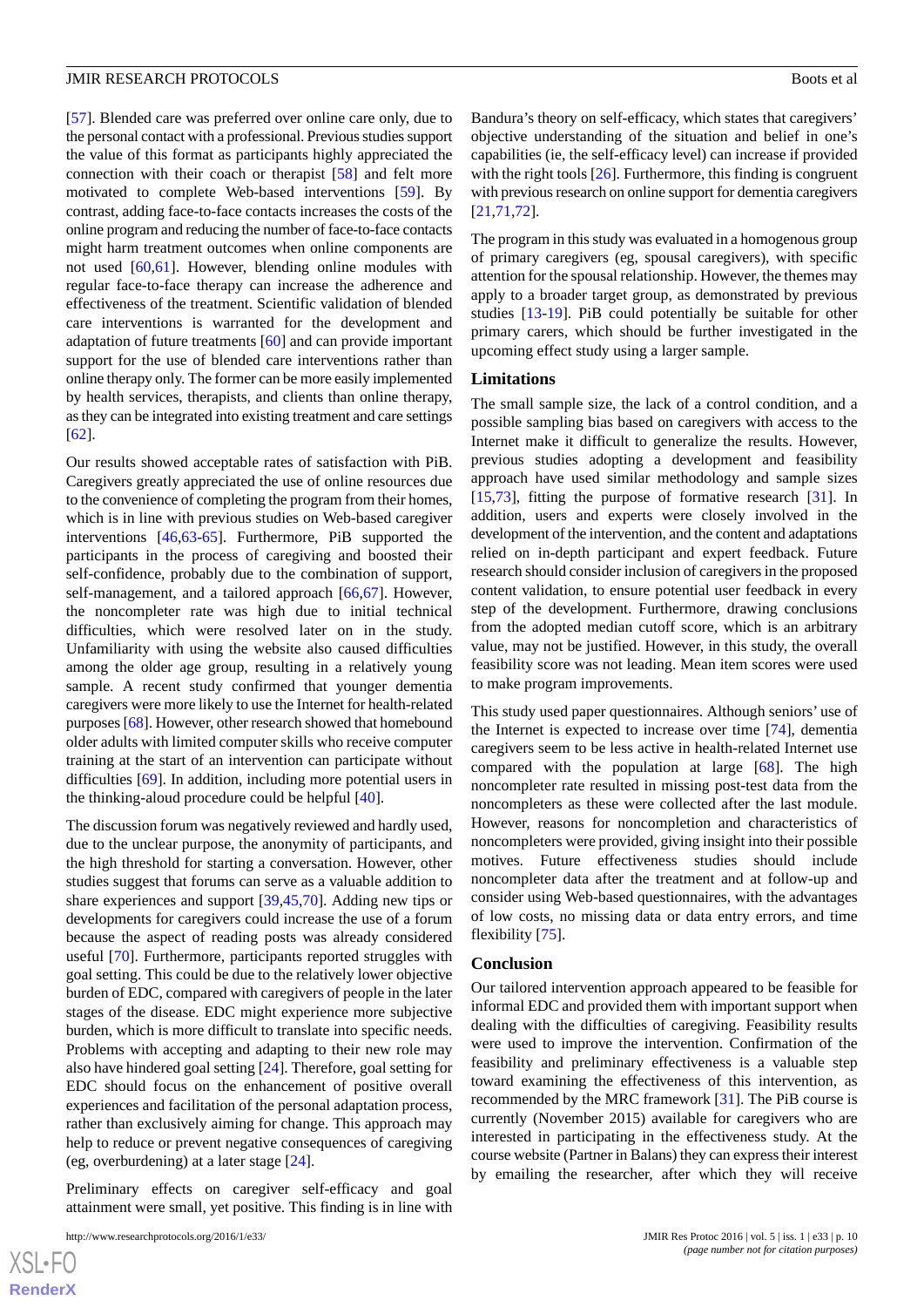additional information about the course and the effectiveness study.

#### **Acknowledgments**

This study is part of a larger study funded by Alzheimer Nederland (Grant no. WE03-2010-08), and the Alzheimer Research Fund Limburg. We thank the caregivers and experts who participated in this study and Inge Klinkenberg for her contribution to the assessments.

#### **Authors' Contributions**

LMMB, MEdV, GIJMK, and FRJV designed the study. LMMB collected the data, performed the analyses and wrote the manuscript. MEdV and HEJW performed the second independent qualitative analysis for different stages in the development. MEdV supervised the data collection and analysis. MEdV, HEJW, GIJMK, and FRJV reviewed and approved this manuscript.

#### **Conflicts of Interest**

<span id="page-10-11"></span>None declared.

#### **Multimedia Appendix 1**

Program Participation Questionnaire.

<span id="page-10-12"></span>[[PDF File \(Adobe PDF File\), 127KB-Multimedia Appendix 1](https://jmir.org/api/download?alt_name=resprot_v5i1e33_app1.pdf&filename=bba1cb855eeaf489b6ee6545b74a0e8e.pdf)]

#### **Multimedia Appendix 2**

CONSORT-EHEALTH checklist V1.6.2 [[76\]](#page-13-15).

<span id="page-10-0"></span>[[PDF File \(Adobe PDF File\), 761KB-Multimedia Appendix 2](https://jmir.org/api/download?alt_name=jmir_v5i1e33_app2.pdf&filename=77de7a4f2ed5d25950de1849f9b020bd.pdf)]

#### **References**

- <span id="page-10-1"></span>1. World Health Organization. World Health Statistics. Geneva, Switzerland: World Health Organization; 2014. URL: [http:/](http://apps.who.int/iris/bitstream/10665/112738/1/9789240692671_eng.pdf?ua=1) [/apps.who.int/iris/bitstream/10665/112738/1/9789240692671\\_eng.pdf?ua=1](http://apps.who.int/iris/bitstream/10665/112738/1/9789240692671_eng.pdf?ua=1) [accessed 2016-02-06] [\[WebCite Cache ID](http://www.webcitation.org/

                                6f6DX8mBL) [6f6DX8mBL\]](http://www.webcitation.org/

                                6f6DX8mBL)
- <span id="page-10-3"></span><span id="page-10-2"></span>2. Alzheimer's Disease International. Policy Brief for Heads of Government: The Global Impact of Dementia 2013–2050. London, UK: Alzheimer's Disease International; 2013. URL: [https://www.alz.co.uk/research/GlobalImpactDementia2013.](https://www.alz.co.uk/research/GlobalImpactDementia2013.pdf) [pdf](https://www.alz.co.uk/research/GlobalImpactDementia2013.pdf) [accessed 2015-09-15] [[WebCite Cache ID 6bZIqjsHx](http://www.webcitation.org/

                                6bZIqjsHx)]
- <span id="page-10-4"></span>3. Alzheimer's A. 2014 Alzheimer's disease facts and figures. Alzheimers Dement 2014 Mar;10(2):e47-e92. [Medline: [24818261](http://www.ncbi.nlm.nih.gov/entrez/query.fcgi?cmd=Retrieve&db=PubMed&list_uids=24818261&dopt=Abstract)]
- 4. Brodaty H, Donkin M. Family caregivers of people with dementia. Dialogues Clin Neurosci 2009;11(2):217-228 [\[FREE](http://www.dialogues-cns.com/publication/family-caregivers-of-people-with-dementia) [Full text\]](http://www.dialogues-cns.com/publication/family-caregivers-of-people-with-dementia) [Medline: [19585957\]](http://www.ncbi.nlm.nih.gov/entrez/query.fcgi?cmd=Retrieve&db=PubMed&list_uids=19585957&dopt=Abstract)
- <span id="page-10-6"></span><span id="page-10-5"></span>5. Joling KJ, van Hout Hein P J, Schellevis FG, van der Horst Henriette E, Scheltens P, Knol DL, van Marwijk Harm W J. Incidence of depression and anxiety in the spouses of patients with dementia: a naturalistic cohort study of recorded morbidity with a 6-year follow-up. Am J Geriatr Psychiatry 2010 Feb;18(2):146-153. [doi: [10.1097/JGP.0b013e3181bf9f0f](http://dx.doi.org/10.1097/JGP.0b013e3181bf9f0f)] [Medline: [20104070](http://www.ncbi.nlm.nih.gov/entrez/query.fcgi?cmd=Retrieve&db=PubMed&list_uids=20104070&dopt=Abstract)]
- <span id="page-10-7"></span>6. Van Mierlo Lisa D, Meiland Franka J M, Van der Roest Henriëtte G, Dröes RM. Personalised caregiver support: effectiveness of psychosocial interventions in subgroups of caregivers of people with dementia. Int J Geriatr Psychiatry 2012 Jan;27(1):1-14. [doi: [10.1002/gps.2694\]](http://dx.doi.org/10.1002/gps.2694) [Medline: [21520288](http://www.ncbi.nlm.nih.gov/entrez/query.fcgi?cmd=Retrieve&db=PubMed&list_uids=21520288&dopt=Abstract)]
- <span id="page-10-9"></span><span id="page-10-8"></span>7. Selwood A, Johnston K, Katona C, Lyketsos C, Livingston G. Systematic review of the effect of psychological interventions on family caregivers of people with dementia. J Affect Disord 2007 Aug;101(1-3):75-89. [doi: [10.1016/j.jad.2006.10.025](http://dx.doi.org/10.1016/j.jad.2006.10.025)] [Medline: [17173977](http://www.ncbi.nlm.nih.gov/entrez/query.fcgi?cmd=Retrieve&db=PubMed&list_uids=17173977&dopt=Abstract)]
- <span id="page-10-10"></span>8. Macdonald A, Cooper B. Long-term care and dementia services: an impending crisis. Age Ageing 2007 Jan;36(1):16-22 [[FREE Full text](http://ageing.oxfordjournals.org/cgi/pmidlookup?view=long&pmid=17175565)] [doi: [10.1093/ageing/afl126\]](http://dx.doi.org/10.1093/ageing/afl126) [Medline: [17175565\]](http://www.ncbi.nlm.nih.gov/entrez/query.fcgi?cmd=Retrieve&db=PubMed&list_uids=17175565&dopt=Abstract)
- 9. White MH, Dorman SM. Online support for caregivers. Analysis of an Internet Alzheimer mailgroup. Comput Nurs 2000;18(4):168-76; quiz 177. [Medline: [10939186](http://www.ncbi.nlm.nih.gov/entrez/query.fcgi?cmd=Retrieve&db=PubMed&list_uids=10939186&dopt=Abstract)]
- 10. Boots L M M, de Vugt M E, van Knippenberg R J M, Kempen G I J M, Verhey F R J. A systematic review of Internet-based supportive interventions for caregivers of patients with dementia. Int J Geriatr Psychiatry 2014 Apr;29(4):331-344. [doi: [10.1002/gps.4016](http://dx.doi.org/10.1002/gps.4016)] [Medline: [23963684\]](http://www.ncbi.nlm.nih.gov/entrez/query.fcgi?cmd=Retrieve&db=PubMed&list_uids=23963684&dopt=Abstract)
- 11. Serafini JD, Damianakis T, Marziali E. Clinical practice standards and ethical issues applied to a virtual group intervention for spousal caregivers of people with Alzheimer's. Soc Work Health Care 2007;44(3):225-243. [doi: [10.1300/J010v44n03\\_07\]](http://dx.doi.org/10.1300/J010v44n03_07) [Medline: [17548277](http://www.ncbi.nlm.nih.gov/entrez/query.fcgi?cmd=Retrieve&db=PubMed&list_uids=17548277&dopt=Abstract)]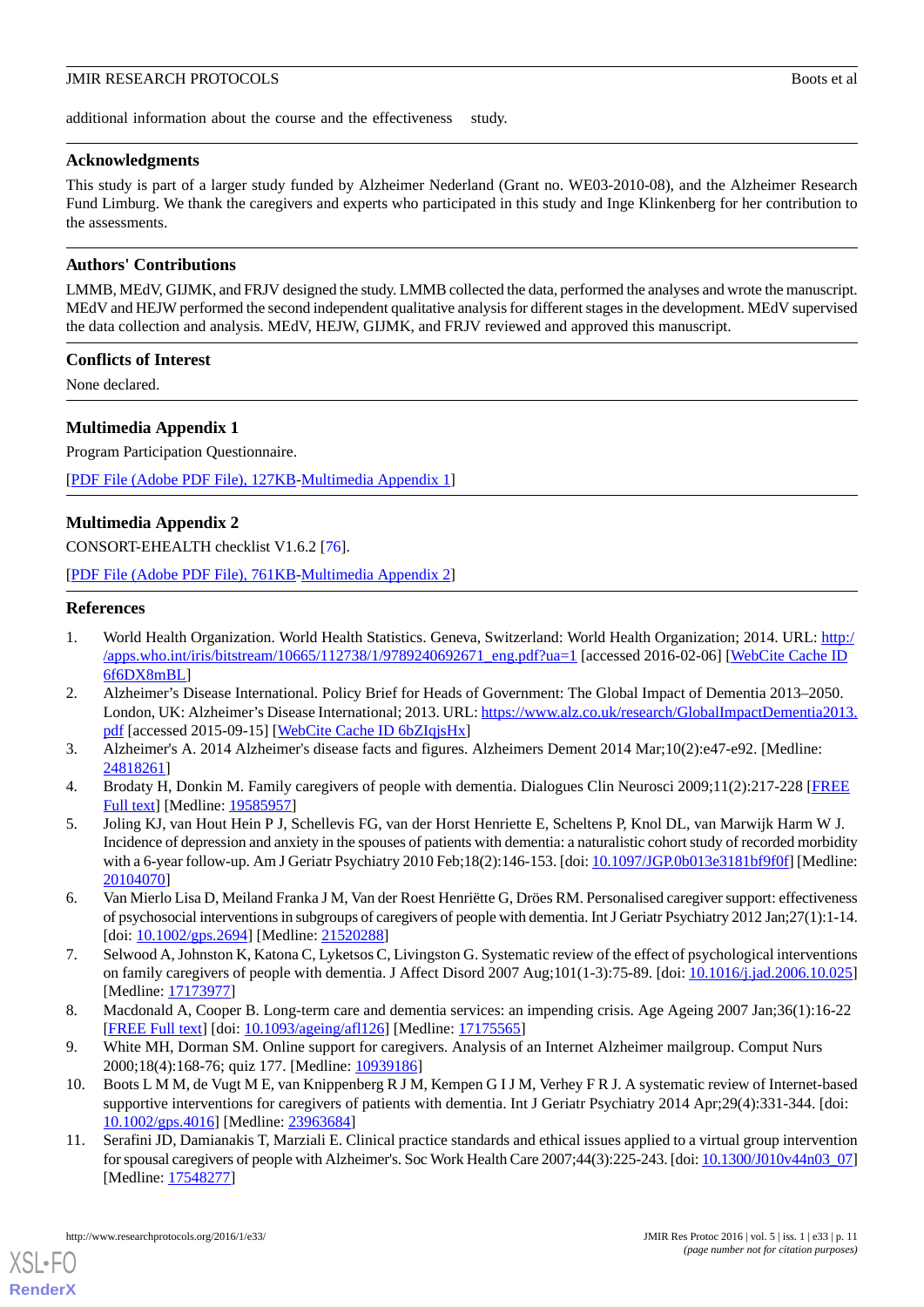- <span id="page-11-0"></span>12. Kirsch SE, Lewis FM. Using the World Wide Web in health-related intervention research. A review of controlled trials. Comput Inform Nurs 2004;22(1):8-18. [Medline: [15069844\]](http://www.ncbi.nlm.nih.gov/entrez/query.fcgi?cmd=Retrieve&db=PubMed&list_uids=15069844&dopt=Abstract)
- <span id="page-11-1"></span>13. Hattink B, Meiland F, van der Roest Henriëtte, Kevern P, Abiuso F, Bengtsson J, et al. Web-Based STAR E-Learning Course Increases Empathy and Understanding in Dementia Caregivers: Results from a Randomized Controlled Trial in the Netherlands and the United Kingdom. J Med Internet Res 2015;17(10):e241 [\[FREE Full text\]](http://www.jmir.org/2015/10/e241/) [doi: [10.2196/jmir.4025\]](http://dx.doi.org/10.2196/jmir.4025) [Medline: [26519106](http://www.ncbi.nlm.nih.gov/entrez/query.fcgi?cmd=Retrieve&db=PubMed&list_uids=26519106&dopt=Abstract)]
- 14. Blom MM, Zarit SH, Groot Zwaaftink Rob B M, Cuijpers P, Pot AM. Effectiveness of an Internet intervention for family caregivers of people with dementia: results of a randomized controlled trial. PLoS One 2015;10(2):e0116622 [\[FREE Full](http://dx.plos.org/10.1371/journal.pone.0116622) [text](http://dx.plos.org/10.1371/journal.pone.0116622)] [doi: [10.1371/journal.pone.0116622\]](http://dx.doi.org/10.1371/journal.pone.0116622) [Medline: [25679228](http://www.ncbi.nlm.nih.gov/entrez/query.fcgi?cmd=Retrieve&db=PubMed&list_uids=25679228&dopt=Abstract)]
- <span id="page-11-18"></span>15. Cristancho-Lacroix V, Moulin F, Wrobel J, Batrancourt B, Plichart M, De RJ, et al. A web-based program for informal caregivers of persons with Alzheimer's disease: an iterative user-centered design. JMIR Res Protoc 2014;3(3):e46 [\[FREE](http://www.researchprotocols.org/2014/3/e46/) [Full text\]](http://www.researchprotocols.org/2014/3/e46/) [doi: [10.2196/resprot.3607\]](http://dx.doi.org/10.2196/resprot.3607) [Medline: [25263541](http://www.ncbi.nlm.nih.gov/entrez/query.fcgi?cmd=Retrieve&db=PubMed&list_uids=25263541&dopt=Abstract)]
- 16. Hayden LJ, Glynn SM, Hahn TJ, Randall F, Randolph E. The use of Internet technology for psychoeducation and support with dementia caregivers. Psychol Serv 2012 May;9(2):215-218. [doi: [10.1037/a0027056\]](http://dx.doi.org/10.1037/a0027056) [Medline: [22662739\]](http://www.ncbi.nlm.nih.gov/entrez/query.fcgi?cmd=Retrieve&db=PubMed&list_uids=22662739&dopt=Abstract)
- 17. Kajiyama B, Thompson LW, Eto-Iwase T, Yamashita M, Di MJ, Marian TY, et al. Exploring the effectiveness of an internet-based program for reducing caregiver distress using the iCare Stress Management e-Training Program. Aging Ment Health 2013;17(5):544-554 [\[FREE Full text](http://europepmc.org/abstract/MED/23461355)] [doi: [10.1080/13607863.2013.775641\]](http://dx.doi.org/10.1080/13607863.2013.775641) [Medline: [23461355\]](http://www.ncbi.nlm.nih.gov/entrez/query.fcgi?cmd=Retrieve&db=PubMed&list_uids=23461355&dopt=Abstract)
- <span id="page-11-2"></span>18. Cristancho-Lacroix V, Wrobel J, Cantegreil-Kallen I, Dub T, Rouquette A, Rigaud AS. A web-based psychoeducational program for informal caregivers of patients with Alzheimer's disease: a pilot randomized controlled trial. J Med Internet Res 2015;17(5):e117 [\[FREE Full text\]](http://www.jmir.org/2015/5/e117/) [doi: [10.2196/jmir.3717](http://dx.doi.org/10.2196/jmir.3717)] [Medline: [25967983\]](http://www.ncbi.nlm.nih.gov/entrez/query.fcgi?cmd=Retrieve&db=PubMed&list_uids=25967983&dopt=Abstract)
- <span id="page-11-3"></span>19. van der Roest Henriëtte G, Meiland Franka J M, Jonker C, Dröes RM. User evaluation of the DEMentia-specific Digital Interactive Social Chart (DEM-DISC). A pilot study among informal carers on its impact, user friendliness and, usefulness. Aging Ment Health 2010 May;14(4):461-470. [doi: [10.1080/13607860903311741\]](http://dx.doi.org/10.1080/13607860903311741) [Medline: [20455122\]](http://www.ncbi.nlm.nih.gov/entrez/query.fcgi?cmd=Retrieve&db=PubMed&list_uids=20455122&dopt=Abstract)
- <span id="page-11-4"></span>20. Verhey F, de VM. Mild cognitive impairment is becoming more psychosocial. Aging Ment Health 2013;17(3):265-266. [doi: [10.1080/13607863.2013.768212](http://dx.doi.org/10.1080/13607863.2013.768212)] [Medline: [23402425\]](http://www.ncbi.nlm.nih.gov/entrez/query.fcgi?cmd=Retrieve&db=PubMed&list_uids=23402425&dopt=Abstract)
- <span id="page-11-5"></span>21. Ducharme F, Dube V, Levesque L, Saulnier D, Giroux F. An online stress management training program as a supportive nursing intervention for family caregivers of an elderly person. Can J Nurs Inform 2011 Jun;6(2):13-44.
- 22. Gaugler JE, Kane RL, Kane RA, Newcomer R. Early community-based service utilization and its effects on institutionalization in dementia caregiving. Gerontologist 2005 Apr;45(2):177-185. [Medline: [15799982\]](http://www.ncbi.nlm.nih.gov/entrez/query.fcgi?cmd=Retrieve&db=PubMed&list_uids=15799982&dopt=Abstract)
- <span id="page-11-6"></span>23. Kjallman AA, Hellzen O, Norbergh KG. Experiences of long term ongoing structured support in early stage of dementia - a case study. Int J Older People Nurs 2014 Dec;9(4):289-297 [[FREE Full text](http://dx.doi.org/10.1111/opn.12034)] [doi: [10.1111/opn.12034](http://dx.doi.org/10.1111/opn.12034)] [Medline: [23758956](http://www.ncbi.nlm.nih.gov/entrez/query.fcgi?cmd=Retrieve&db=PubMed&list_uids=23758956&dopt=Abstract)]
- <span id="page-11-9"></span><span id="page-11-8"></span><span id="page-11-7"></span>24. Boots Lizzy M M, Wolfs Claire A G, Verhey Frans R J, Kempen Gertrudis I J M, de Vugt Marjolein E. Qualitative study on needs and wishes of early-stage dementia caregivers: the paradox between needing and accepting help. Int Psychogeriatr 2015 Jun;27(6):927-936. [doi: [10.1017/S1041610214002804\]](http://dx.doi.org/10.1017/S1041610214002804) [Medline: [25566686](http://www.ncbi.nlm.nih.gov/entrez/query.fcgi?cmd=Retrieve&db=PubMed&list_uids=25566686&dopt=Abstract)]
- <span id="page-11-10"></span>25. Lazarus R, Folkman S. Stress, Appraisal and Coping. New York: Springer; 1984.
- <span id="page-11-11"></span>26. Bandura A. Self-Efficacy: The Exercise of Control. New York: W. H. Freeman and Company; 1997.
- 27. Acton GJ, Kang J. Interventions to reduce the burden of caregiving for an adult with dementia: a meta-analysis. Res Nurs Health 2001 Oct; 24(5): 349-360. [Medline: [11746065](http://www.ncbi.nlm.nih.gov/entrez/query.fcgi?cmd=Retrieve&db=PubMed&list_uids=11746065&dopt=Abstract)]
- <span id="page-11-12"></span>28. Toms GR, Quinn C, Anderson DE, Clare L. Help yourself: perspectives on self-management from people with dementia and their caregivers. Qual Health Res 2015 Jan; 25(1): 87-98. [doi: [10.1177/1049732314549604](http://dx.doi.org/10.1177/1049732314549604)] [Medline: [25192761](http://www.ncbi.nlm.nih.gov/entrez/query.fcgi?cmd=Retrieve&db=PubMed&list_uids=25192761&dopt=Abstract)]
- <span id="page-11-13"></span>29. Lorig KR, Ritter PL, Dost A, Plant K, Laurent DD, McNeil I. The Expert Patients Programme online, a 1-year study of an Internet-based self-management programme for people with long-term conditions. Chronic Illn 2008 Dec;4(4):247-256. [doi: [10.1177/1742395308098886](http://dx.doi.org/10.1177/1742395308098886)] [Medline: [19091933\]](http://www.ncbi.nlm.nih.gov/entrez/query.fcgi?cmd=Retrieve&db=PubMed&list_uids=19091933&dopt=Abstract)
- <span id="page-11-14"></span>30. Forducey PG, Glueckauf RL, Bergquist TF, Maheu MM, Yutsis M. Telehealth for persons with severe functional disabilities and their caregivers: facilitating self-care management in the home setting. Psychol Serv 2012 May;9(2):144-162 [[FREE](http://europepmc.org/abstract/MED/22662729) [Full text\]](http://europepmc.org/abstract/MED/22662729) [doi: [10.1037/a0028112\]](http://dx.doi.org/10.1037/a0028112) [Medline: [22662729\]](http://www.ncbi.nlm.nih.gov/entrez/query.fcgi?cmd=Retrieve&db=PubMed&list_uids=22662729&dopt=Abstract)
- <span id="page-11-15"></span>31. Craig P, Dieppe P, Macintyre S, Michie S, Nazareth I, Petticrew M, Medical Research Council Guidance. Developing and evaluating complex interventions: the new Medical Research Council guidance. BMJ 2008;337:a1655 [\[FREE Full text\]](http://europepmc.org/abstract/MED/18824488) [Medline: [18824488](http://www.ncbi.nlm.nih.gov/entrez/query.fcgi?cmd=Retrieve&db=PubMed&list_uids=18824488&dopt=Abstract)]
- <span id="page-11-17"></span><span id="page-11-16"></span>32. Sleeswijk VF, Stappers PJ, van der Lugt R. Contextmapping: experiences from practice. CoDesign: International Journal of CoCreation in Design and the Arts 2005 Mar ;1(2):119-149. [doi: [10.1080/15710880500135987](http://dx.doi.org/10.1080/15710880500135987)]
- 33. Joosten-Weyn Banningh B. Learning to Live with Mild Cognitive Impairment. Development and Evaluation of a Psychological intervention for patients with Mild Cognitive Impairment, and Their Significant Others. Nijmegen, The Netherlands: Radboud University Nijmegen, Medical Centre; 2012.
- 34. Denzin N, Lincoln Y. Collecting and Interpreting Qualitative Materials. London, UK: Sage; 1998.
- 35. Hennink MM. International Focus Group Research. A Handbook for the Health and Social Sciences. Cambridge, UK: Cambridge University Press; 2007.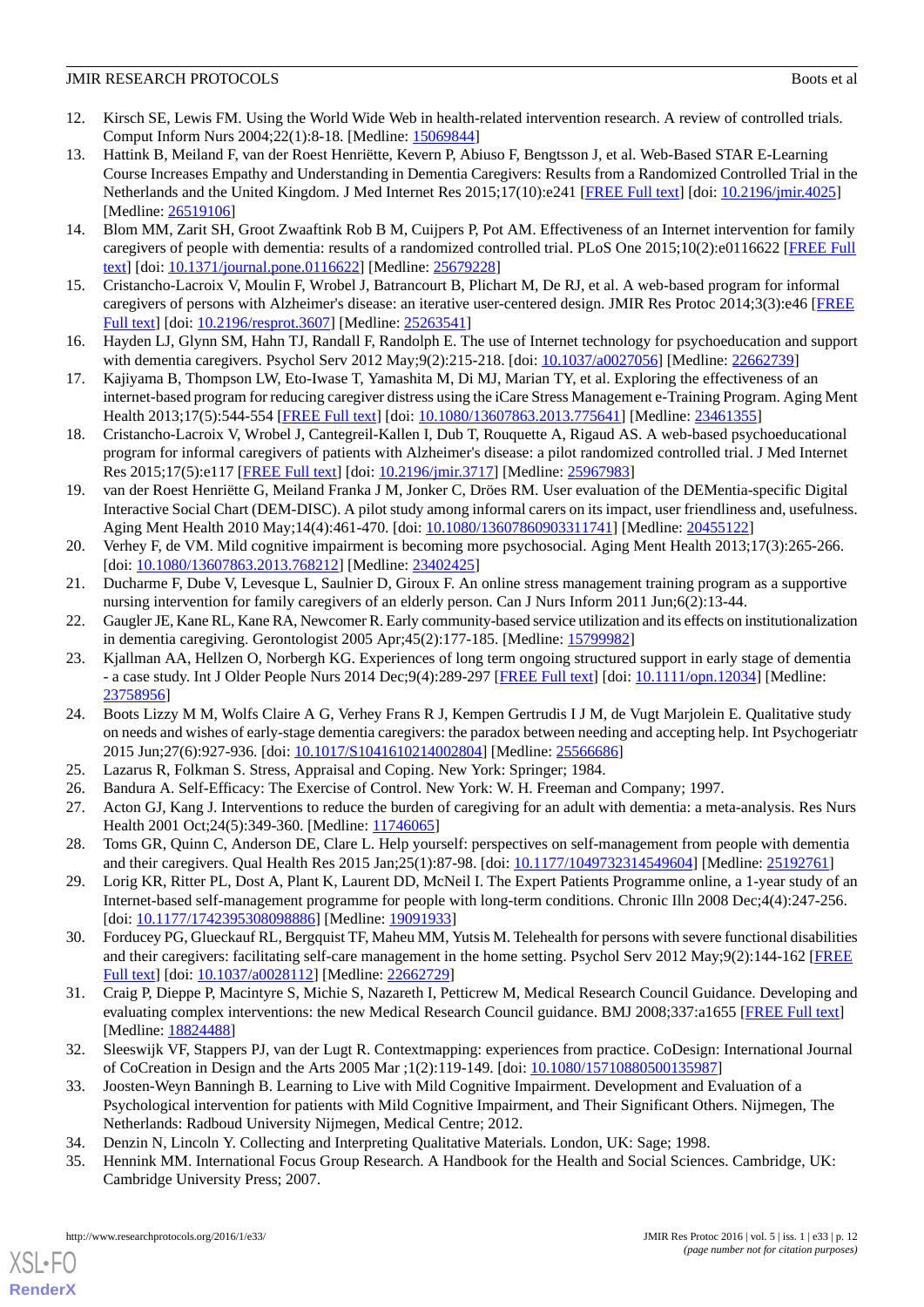- <span id="page-12-0"></span>36. Trappenburg J, Jonkman N, Jaarsma T, van OMH, Kort H, de WN, et al. Self-management: one size does not fit all. Patient Educ Couns 2013 Jul;92(1):134-137. [doi: [10.1016/j.pec.2013.02.009\]](http://dx.doi.org/10.1016/j.pec.2013.02.009) [Medline: [23499381\]](http://www.ncbi.nlm.nih.gov/entrez/query.fcgi?cmd=Retrieve&db=PubMed&list_uids=23499381&dopt=Abstract)
- <span id="page-12-2"></span><span id="page-12-1"></span>37. Mountain GA, Craig CL. What should be in a self-management programme for people with early dementia? Aging Ment Health 2012;16(5):576-583. [doi: [10.1080/13607863.2011.651430\]](http://dx.doi.org/10.1080/13607863.2011.651430) [Medline: [22360274\]](http://www.ncbi.nlm.nih.gov/entrez/query.fcgi?cmd=Retrieve&db=PubMed&list_uids=22360274&dopt=Abstract)
- <span id="page-12-3"></span>38. Lorig KR, Holman H. Self-management education: history, definition, outcomes, and mechanisms. Ann Behav Med 2003 Aug;26(1):1-7. [Medline: [12867348](http://www.ncbi.nlm.nih.gov/entrez/query.fcgi?cmd=Retrieve&db=PubMed&list_uids=12867348&dopt=Abstract)]
- <span id="page-12-4"></span>39. Nahm ES, Preece J, Resnick B, Mills ME. Usability of health Web sites for older adults: a preliminary study. Comput Inform Nurs 2004;22(6):326-34; quiz 335. [Medline: [15602301](http://www.ncbi.nlm.nih.gov/entrez/query.fcgi?cmd=Retrieve&db=PubMed&list_uids=15602301&dopt=Abstract)]
- <span id="page-12-5"></span>40. Jaspers Monique W M. A comparison of usability methods for testing interactive health technologies: methodological aspects and empirical evidence. Int J Med Inform 2009 May;78(5):340-353. [doi: [10.1016/j.ijmedinf.2008.10.002\]](http://dx.doi.org/10.1016/j.ijmedinf.2008.10.002) [Medline: [19046928](http://www.ncbi.nlm.nih.gov/entrez/query.fcgi?cmd=Retrieve&db=PubMed&list_uids=19046928&dopt=Abstract)]
- <span id="page-12-6"></span>41. Bowen DJ, Kreuter M, Spring B, Cofta-Woerpel L, Linnan L, Weiner D, et al. How we design feasibility studies. Am J Prev Med 2009 May;36(5):452-457 [\[FREE Full text\]](http://europepmc.org/abstract/MED/19362699) [doi: [10.1016/j.amepre.2009.02.002](http://dx.doi.org/10.1016/j.amepre.2009.02.002)] [Medline: [19362699](http://www.ncbi.nlm.nih.gov/entrez/query.fcgi?cmd=Retrieve&db=PubMed&list_uids=19362699&dopt=Abstract)]
- <span id="page-12-7"></span>42. Winblad B, Palmer K, Kivipelto M, Jelic V, Fratiglioni L, Wahlund LO, et al. Mild cognitive impairment--beyond controversies, towards a consensus: report of the International Working Group on Mild Cognitive Impairment. J Intern Med 2004 Sep;256(3):240-246 [\[FREE Full text\]](http://onlinelibrary.wiley.com/resolve/openurl?genre=article&sid=nlm:pubmed&issn=0954-6820&date=2004&volume=256&issue=3&spage=240) [doi: [10.1111/j.1365-2796.2004.01380.x](http://dx.doi.org/10.1111/j.1365-2796.2004.01380.x)] [Medline: [15324367](http://www.ncbi.nlm.nih.gov/entrez/query.fcgi?cmd=Retrieve&db=PubMed&list_uids=15324367&dopt=Abstract)]
- <span id="page-12-8"></span>43. American Psychiatric Association (APA). Neurocognitive Disorders. In: Diagnostic and Statistical Manual of Mental Disorders. 5th edition. Washington DC: APA; 2013.
- <span id="page-12-9"></span>44. Fick DM, Steis MR, Mion LC, Walls JL. Computerized decision support for delirium superimposed on dementia in older adults. J Gerontol Nurs 2011 Apr;37(4):39-47 [\[FREE Full text](http://europepmc.org/abstract/MED/21053810)] [doi: [10.3928/00989134-20100930-01](http://dx.doi.org/10.3928/00989134-20100930-01)] [Medline: [21053810\]](http://www.ncbi.nlm.nih.gov/entrez/query.fcgi?cmd=Retrieve&db=PubMed&list_uids=21053810&dopt=Abstract)
- <span id="page-12-10"></span>45. Lai Claudia K Y, Wong LF, Liu KH, Lui W, Chan MF, Yap Louise S Y. Online and onsite training for family caregivers of people with dementia: results from a pilot study. Int J Geriatr Psychiatry 2013 Jan;28(1):107-108. [doi: [10.1002/gps.3798\]](http://dx.doi.org/10.1002/gps.3798) [Medline: [23225697](http://www.ncbi.nlm.nih.gov/entrez/query.fcgi?cmd=Retrieve&db=PubMed&list_uids=23225697&dopt=Abstract)]
- <span id="page-12-12"></span><span id="page-12-11"></span>46. Teel CS, Leenerts MH. Developing and testing a self-care intervention for older adults in caregiving roles. Nurs Res 2005;54(3):193-201. [Medline: [15897795](http://www.ncbi.nlm.nih.gov/entrez/query.fcgi?cmd=Retrieve&db=PubMed&list_uids=15897795&dopt=Abstract)]
- 47. Davis FD. Perceived usefulness, perceived ease of use, and user acceptance of information technology. MIS Q 1989 Sep;13(3):319. [doi: [10.2307/249008](http://dx.doi.org/10.2307/249008)]
- <span id="page-12-13"></span>48. National Alliance for Caregiving and American Association of Retired Persions (NAC & AARP). Caregiving in the U.S. 2004 Appendix A: Detailed Methodology. Washington DC: NAC and AARP; 2004. URL: [http://assets.aarp.org/rgcenter/](http://assets.aarp.org/rgcenter/il/us_caregiving.pdf) [il/us\\_caregiving.pdf](http://assets.aarp.org/rgcenter/il/us_caregiving.pdf) [accessed 2015-09-15] [[WebCite Cache ID 6bZ9dqlex](http://www.webcitation.org/

                                6bZ9dqlex)]
- <span id="page-12-15"></span><span id="page-12-14"></span>49. Campbell SE, Azuara-Blanco A, Campbell MK, Francis JJ, Greene AC, Ramsay CR, et al. Developing the specifications of an open angle glaucoma screening intervention in the United Kingdom: a Delphi approach. BMC Health Serv Res 2012;12:447 [[FREE Full text](http://bmchealthservres.biomedcentral.com/articles/10.1186/1472-6963-12-447)] [doi: [10.1186/1472-6963-12-447\]](http://dx.doi.org/10.1186/1472-6963-12-447) [Medline: [23216983\]](http://www.ncbi.nlm.nih.gov/entrez/query.fcgi?cmd=Retrieve&db=PubMed&list_uids=23216983&dopt=Abstract)
- <span id="page-12-16"></span>50. Lorig K, Chastain RL, Ung E, Shoor S, Holman HR. Development and evaluation of a scale to measure perceived self-efficacy in people with arthritis. Arthritis Rheum 1989 Jan;32(1):37-44. [Medline: [2912463](http://www.ncbi.nlm.nih.gov/entrez/query.fcgi?cmd=Retrieve&db=PubMed&list_uids=2912463&dopt=Abstract)]
- <span id="page-12-17"></span>51. Kiresuk TJ, Sherman RE. Goal attainment scaling: A general method for evaluating comprehensive community mental health programs. Community Ment Health J 1968 Dec;4(6):443-453. [doi: [10.1007/BF01530764\]](http://dx.doi.org/10.1007/BF01530764) [Medline: [24185570\]](http://www.ncbi.nlm.nih.gov/entrez/query.fcgi?cmd=Retrieve&db=PubMed&list_uids=24185570&dopt=Abstract)
- <span id="page-12-18"></span>52. Kiresuk TJ, Smith A, Cardillo JE. Goal Attainment Scaling: Applications, Theory, Measurement. Hillsdale, NJ: Lawrence Erlbaum Associates; 1994.
- 53. Miller W, Rollnick S. Motivational Interviewing: Preparing People for Change. Second edition. New York: The Guilford Press; 2002.
- <span id="page-12-19"></span>54. Robinson L, Brittain K, Lindsay S, Jackson D, Olivier P. Keeping In Touch Everyday (KITE) project: developing assistive technologies with people with dementia and their carers to promote independence. Int Psychogeriatr 2009 Jun;21(3):494-502. [doi: [10.1017/S1041610209008448\]](http://dx.doi.org/10.1017/S1041610209008448) [Medline: [19193255](http://www.ncbi.nlm.nih.gov/entrez/query.fcgi?cmd=Retrieve&db=PubMed&list_uids=19193255&dopt=Abstract)]
- <span id="page-12-20"></span>55. Savitch N, Zaphris P. British HCI Conference: HCI and the Older Population. Learning from people with dementia to develop research methods for older people URL:<http://www.dcs.gla.ac.uk/utopia/workshop/savitch.pdf> [accessed 2015-09-15] [[WebCite Cache ID 6bZFDrAlz](http://www.webcitation.org/

                                6bZFDrAlz)]
- <span id="page-12-21"></span>56. Hanson E, Magnusson L, Arvidsson H, Claesson A, Keady J, Nolan M. Working together with persons with early stage dementia and their family members to design a user-friendly technology-based support service. Dementia 2007 Aug 01;6(3):411-434. [doi: [10.1177/1471301207081572\]](http://dx.doi.org/10.1177/1471301207081572)
- <span id="page-12-22"></span>57. Barlow J, Wright C, Sheasby J, Turner A, Hainsworth J. Self-management approaches for people with chronic conditions: a review. Patient Educ Couns 2002;48(2):177-187. [Medline: [12401421](http://www.ncbi.nlm.nih.gov/entrez/query.fcgi?cmd=Retrieve&db=PubMed&list_uids=12401421&dopt=Abstract)]
- 58. van der Vaart Rosalie, Witting M, Riper H, Kooistra L, Bohlmeijer ET, van Gemert-Pijnen Lisette J E W C. Blending online therapy into regular face-to-face therapy for depression: content, ratio and preconditions according to patients and therapists using a Delphi study. BMC Psychiatry 2014;14:355 [\[FREE Full text\]](http://bmcpsychiatry.biomedcentral.com/articles/10.1186/s12888-014-0355-z) [doi: [10.1186/s12888-014-0355-z\]](http://dx.doi.org/10.1186/s12888-014-0355-z) [Medline: [25496393](http://www.ncbi.nlm.nih.gov/entrez/query.fcgi?cmd=Retrieve&db=PubMed&list_uids=25496393&dopt=Abstract)]
- 59. Wilhelmsen M, Lillevoll K, Risør MB, Høifødt R, Johansen ML, Waterloo K, et al. Motivation to persist with internet-based cognitive behavioural treatment using blended care: a qualitative study. BMC Psychiatry 2013;13:296 [[FREE Full text](http://bmcpsychiatry.biomedcentral.com/articles/10.1186/1471-244X-13-296)] [doi: [10.1186/1471-244X-13-296](http://dx.doi.org/10.1186/1471-244X-13-296)] [Medline: [24199672](http://www.ncbi.nlm.nih.gov/entrez/query.fcgi?cmd=Retrieve&db=PubMed&list_uids=24199672&dopt=Abstract)]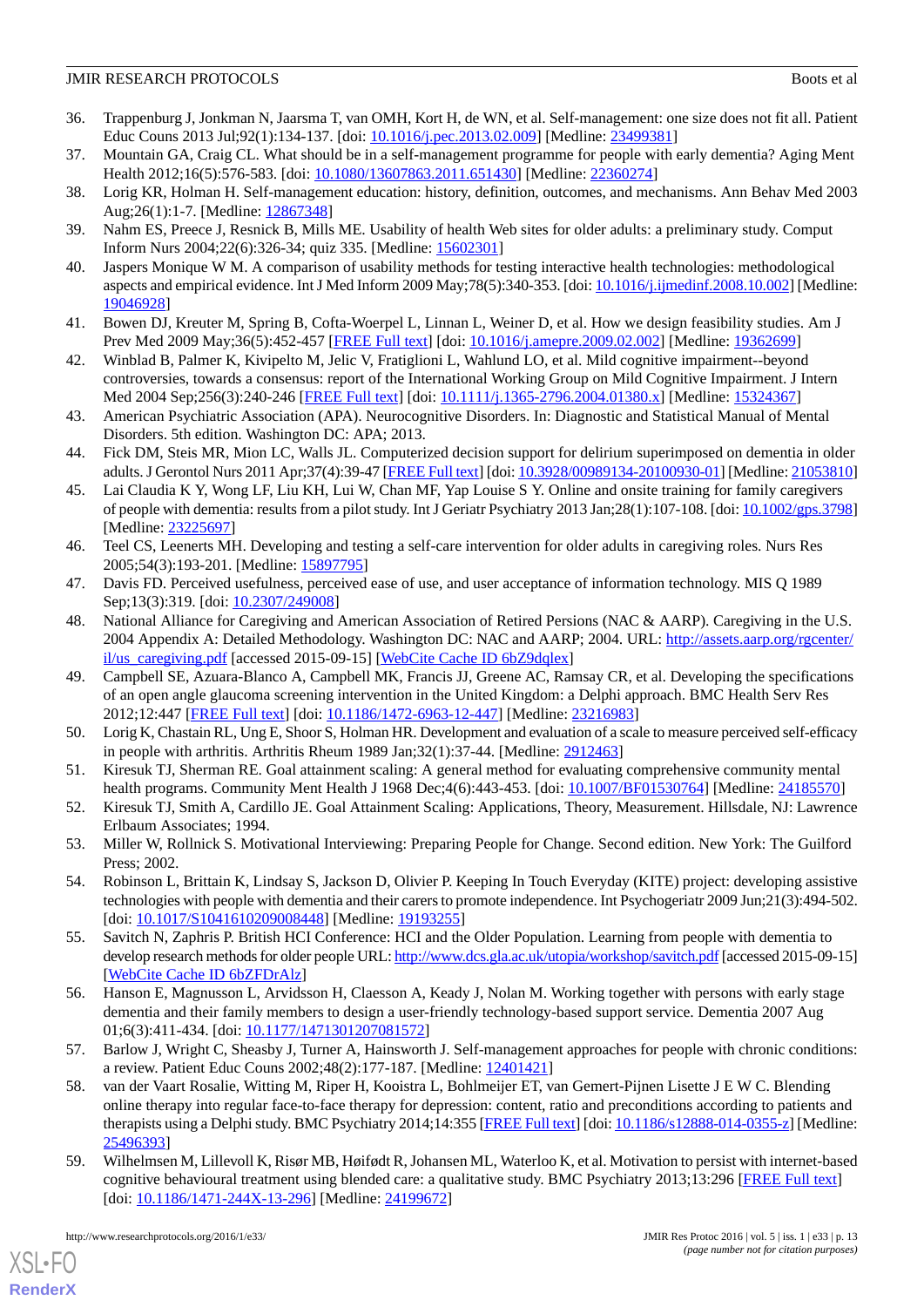- <span id="page-13-1"></span><span id="page-13-0"></span>60. Ruwaard J, Kok R. Wild west eHealth: Time to hold our horses? Eur Health Psychol 2015 Feb;17(1):45-49.
- 61. Rozental A, Andersson G, Boettcher J, Ebert DD, Cuijpers P, Knaevelsrud C, et al. Consensus statement on defining and measuring negative effects of Internet interventions. Internet Interv 2014 Mar;1(1):12-19. [doi: [10.1016/j.invent.2014.02.001\]](http://dx.doi.org/10.1016/j.invent.2014.02.001)
- <span id="page-13-3"></span><span id="page-13-2"></span>62. Carlbring P, Andersson G. Internet and psychological treatment. How well can they be combined? Comput Human Behav 2006 May;22(3):545-553. [doi: [10.1016/j.chb.2004.10.009](http://dx.doi.org/10.1016/j.chb.2004.10.009)]
- 63. Glueckauf RL, Loomis JS. Alzheimer's Caregiver Support Online: lessons learned, initial findings and future directions. NeuroRehabilitation 2003;18(2):135-146. [Medline: [12867676](http://www.ncbi.nlm.nih.gov/entrez/query.fcgi?cmd=Retrieve&db=PubMed&list_uids=12867676&dopt=Abstract)]
- <span id="page-13-4"></span>64. Lorig KR, Ritter PL, Dost A, Plant K, Laurent DD, McNeil I. The Expert Patients Programme online, a 1-year study of an Internet-based self-management programme for people with long-term conditions. Chronic Illn 2008 Dec;4(4):247-256. [doi: [10.1177/1742395308098886](http://dx.doi.org/10.1177/1742395308098886)] [Medline: [19091933\]](http://www.ncbi.nlm.nih.gov/entrez/query.fcgi?cmd=Retrieve&db=PubMed&list_uids=19091933&dopt=Abstract)
- <span id="page-13-5"></span>65. Glynn SM, Randolph ET, Garrick T, Lui A. A proof of concept trial of an online psychoeducational program for relatives of both veterans and civilians living with schizophrenia. Psychiatr Rehabil J 2010;33(4):278-287. [doi: [10.2975/33.4.2010.278.287\]](http://dx.doi.org/10.2975/33.4.2010.278.287) [Medline: [20374986\]](http://www.ncbi.nlm.nih.gov/entrez/query.fcgi?cmd=Retrieve&db=PubMed&list_uids=20374986&dopt=Abstract)
- <span id="page-13-6"></span>66. Torp S, Hanson E, Hauge S, Ulstein I, Magnusson L. A pilot study of how information and communication technology may contribute to health promotion among elderly spousal carers in Norway. Health Soc Care Community 2008 Jan;16(1):75-85. [doi: [10.1111/j.1365-2524.2007.00725.x](http://dx.doi.org/10.1111/j.1365-2524.2007.00725.x)] [Medline: [18181817\]](http://www.ncbi.nlm.nih.gov/entrez/query.fcgi?cmd=Retrieve&db=PubMed&list_uids=18181817&dopt=Abstract)
- <span id="page-13-7"></span>67. Stjernswärd S, Östman M, Löwgren J. Online self-help tools for the relatives of persons with depression -- a feasibility study. Scand J Caring Sci 2012 Mar;26(1):70-80. [doi: [10.1111/j.1471-6712.2011.00905.x](http://dx.doi.org/10.1111/j.1471-6712.2011.00905.x)] [Medline: [21692824](http://www.ncbi.nlm.nih.gov/entrez/query.fcgi?cmd=Retrieve&db=PubMed&list_uids=21692824&dopt=Abstract)]
- <span id="page-13-8"></span>68. Kim H. Understanding Internet Use Among Dementia Caregivers: Results of Secondary Data Analysis Using the US Caregiver Survey Data. Interact J Med Res 2015;4(1):e1 [[FREE Full text\]](http://www.i-jmr.org/2015/1/e1/) [doi: [10.2196/ijmr.3127](http://dx.doi.org/10.2196/ijmr.3127)] [Medline: [25707033\]](http://www.ncbi.nlm.nih.gov/entrez/query.fcgi?cmd=Retrieve&db=PubMed&list_uids=25707033&dopt=Abstract)
- <span id="page-13-9"></span>69. Choi I, Sharpe L, Li S, Hunt C. Acceptability of psychological treatment to Chinese- and Caucasian-Australians: Internet treatment reduces barriers but face-to-face care is preferred. Soc Psychiatry Psychiatr Epidemiol 2015 Jan;50(1):77-87. [doi: [10.1007/s00127-014-0921-1](http://dx.doi.org/10.1007/s00127-014-0921-1)] [Medline: [24993290\]](http://www.ncbi.nlm.nih.gov/entrez/query.fcgi?cmd=Retrieve&db=PubMed&list_uids=24993290&dopt=Abstract)
- <span id="page-13-10"></span>70. McKechnie V, Barker C, Stott J. The effectiveness of an Internet support forum for carers of people with dementia: a pre-post cohort study. J Med Internet Res 2014;16(2):e68 [[FREE Full text\]](http://www.jmir.org/2014/2/e68/) [doi: [10.2196/jmir.3166\]](http://dx.doi.org/10.2196/jmir.3166) [Medline: [24583789](http://www.ncbi.nlm.nih.gov/entrez/query.fcgi?cmd=Retrieve&db=PubMed&list_uids=24583789&dopt=Abstract)]
- <span id="page-13-12"></span><span id="page-13-11"></span>71. Glueckauf RL, Ketterson TU, Loomis JS, Dages P. Online support and education for dementia caregivers: overview, utilization, and initial program evaluation. Telemed J E Health 2004;10(2):223-232. [doi: [10.1089/tmj.2004.10.223](http://dx.doi.org/10.1089/tmj.2004.10.223)] [Medline: [15319052](http://www.ncbi.nlm.nih.gov/entrez/query.fcgi?cmd=Retrieve&db=PubMed&list_uids=15319052&dopt=Abstract)]
- 72. Coulehan M. Impact of a Web-based educational and peer-support intervention for dementia caregivers. Washington, DC: American Society on Aging; 2011 Apr 27 Presented at: Aging in America Conference; 2011 Apr 27; San Francisco, CA.
- <span id="page-13-14"></span><span id="page-13-13"></span>73. Fledderus M, Schreurs KM, Bohlmeijer ET, Vollenbroek-Hutten MM. Development and pilot evaluation of an online relapse-prevention program based on acceptance and commitment therapy for chronic pain patients. JMIR Human Factors 2015 Jan 05;2(1):e1. [doi: [10.2196/humanfactors.3302](http://dx.doi.org/10.2196/humanfactors.3302)]
- <span id="page-13-15"></span>74. Eastman JK, Iyer R. The elderly's uses and attitudes towards the Internet. J Consum Mark 2004 May;21(3):208-220. [doi: [10.1108/07363760410534759\]](http://dx.doi.org/10.1108/07363760410534759)
- 75. Kongsved SM, Basnov M, Holm-Christensen K, Hjollund NH. Response rate and completeness of questionnaires: a randomized study of Internet versus paper-and-pencil versions. J Med Internet Res 2007;9(3):e25 [[FREE Full text](http://www.jmir.org/2007/3/e25/)] [doi: [10.2196/jmir.9.3.e25\]](http://dx.doi.org/10.2196/jmir.9.3.e25) [Medline: [17942387\]](http://www.ncbi.nlm.nih.gov/entrez/query.fcgi?cmd=Retrieve&db=PubMed&list_uids=17942387&dopt=Abstract)
- 76. Eysenbach G, CONSORT-EHEALTH Group. CONSORT-EHEALTH: improving and standardizing evaluation reports of Web-based and mobile health interventions. J Med Internet Res 2011;13(4):e126 [[FREE Full text](http://www.jmir.org/2011/4/e126/)] [doi: [10.2196/jmir.1923](http://dx.doi.org/10.2196/jmir.1923)] [Medline: [22209829](http://www.ncbi.nlm.nih.gov/entrez/query.fcgi?cmd=Retrieve&db=PubMed&list_uids=22209829&dopt=Abstract)]

#### **Abbreviations**

**CSES:** Caregiver Self-Efficacy Scale **EDC:** early stage dementia caregivers **GAS:** goal attainment scaling **MRC:** Medical Research Council **PiB:** Partner in Balance **PPQ:** Program Participation Questionnaire **PwD:** people with dementia **SE:** standard error